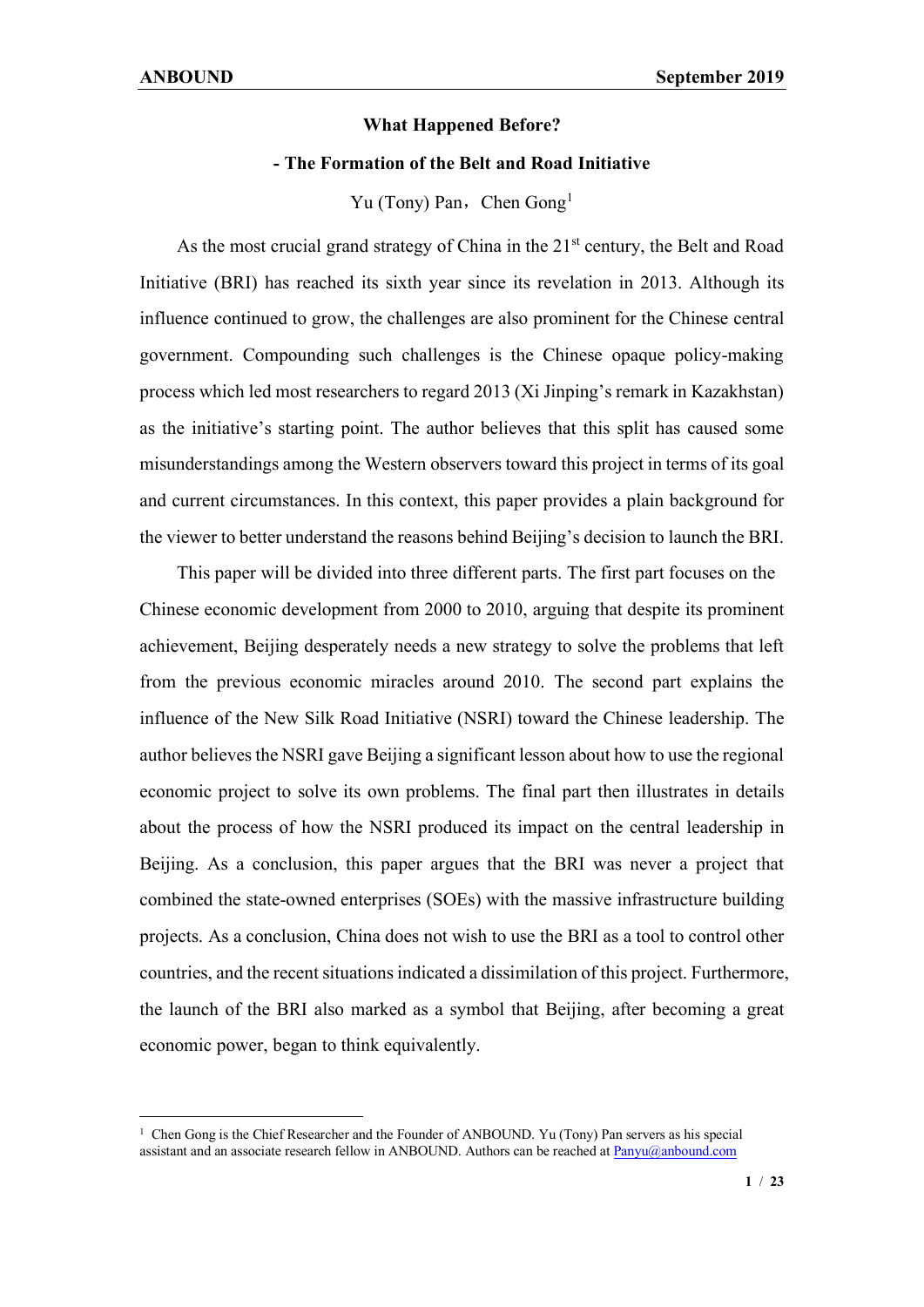#### **The Golden Age of Chinese Economy**

As the CCP officially acknowledged the market's rightful position in its economic system in its  $15<sup>th</sup>$  National Congress,<sup>[2](#page-1-0)</sup> the long debate of the coherence between socialism and market economy had reached a conclusion. Beijing began to use the market as a tool to boost its economy and then became a member of the WTO in the eve of the 21<sup>st</sup> century. After that, the Chinese economy has experienced a "golden age" from 2000 to 2010: more than 400% increase of its GDP from 10 trillion (CNY) to 41 trillion (CNY);<sup>[3](#page-1-1)</sup> average GDP rate of increase of  $11.5\%$ ;<sup>[4](#page-1-2)</sup> quadrupling of GDP per capita into ¥30,808 as in 2010. [5](#page-1-3)

There were multiple reasons for this economic miracle, and the most prominent one is the irritant effects of the market. Taking 2008 as a critical divide, this golden age can be separated into two different phases.

 From 2000 to 2008, Beijing shared a common view with most western observers, that the most significant stimulators of the Chinese economy were international trade and investments<sup>[6](#page-1-4)</sup> — made possible by the 'population dividend' of China. Based on data from the National Bureau of Statistics of China, the total trade amount increased from  $\text{\textdegree{}}\,3.92$  trillion in 2000 to  $\text{\textdegree{}}\,17.9$  trillion in 2008, generating billions of revenue to the Chinese government annually.<sup>[7](#page-1-5)</sup> In terms of trade composition, raw materials and electromechanical parts took a significant share,<sup>[8](#page-1-6)</sup> creating a vast amount of jobs and

<span id="page-1-2"></span><sup>4</sup> Ibid.

<span id="page-1-3"></span><sup>5</sup> Ibid.

<span id="page-1-0"></span><sup>2</sup> Jiang Zemin, "Report at the 15th National Congress of the Communist Party of China (In Chinese)"*,* Sep. 12, 1997. Accessed on Aug. 14, 2019. [http://www.gov.cn/test/2008-07/11/content\\_1042080.htm](http://www.gov.cn/test/2008-07/11/content_1042080.htm)

<span id="page-1-1"></span><sup>&</sup>lt;sup>3</sup> National Bureau of Statistics of China, "GDP". Accessed on Aug. 14, 2019. <http://data.stats.gov.cn/easyquery.htm?cn=C01&zb=A0201&sj=2018>

<span id="page-1-4"></span><sup>6</sup> See, as examples, Hu Jintao, "Report at the 17th National Congress of the Communist Party of China (in Chinese)", Oct.24, 2007. Accessed on Aug.14, 2019. http://www.gov.cn/ldhd/2007-10/24/content 785431\_5.htm ; CRS Report, "China's Economic Rise: History, Trends, Challenges, and Implications for the United States", Updated on June 25, 2019, Accessed on Aug. 20, 2019[. https://fas.org/sgp/crs/row/RL33534.pdf;](https://fas.org/sgp/crs/row/RL33534.pdf) and CRS Report (RL33534), "Is the Chinese "Economic Miracle" Over?", Updated on Feb.28, 2016.

<span id="page-1-5"></span><sup>7</sup> National Bureau of Statistics of China, "Trade". Accessed on Aug. 14, 2019. <http://data.stats.gov.cn/easyquery.htm?cn=C01&zb=A0201&sj=2018>

<span id="page-1-6"></span><sup>8</sup> Ibid.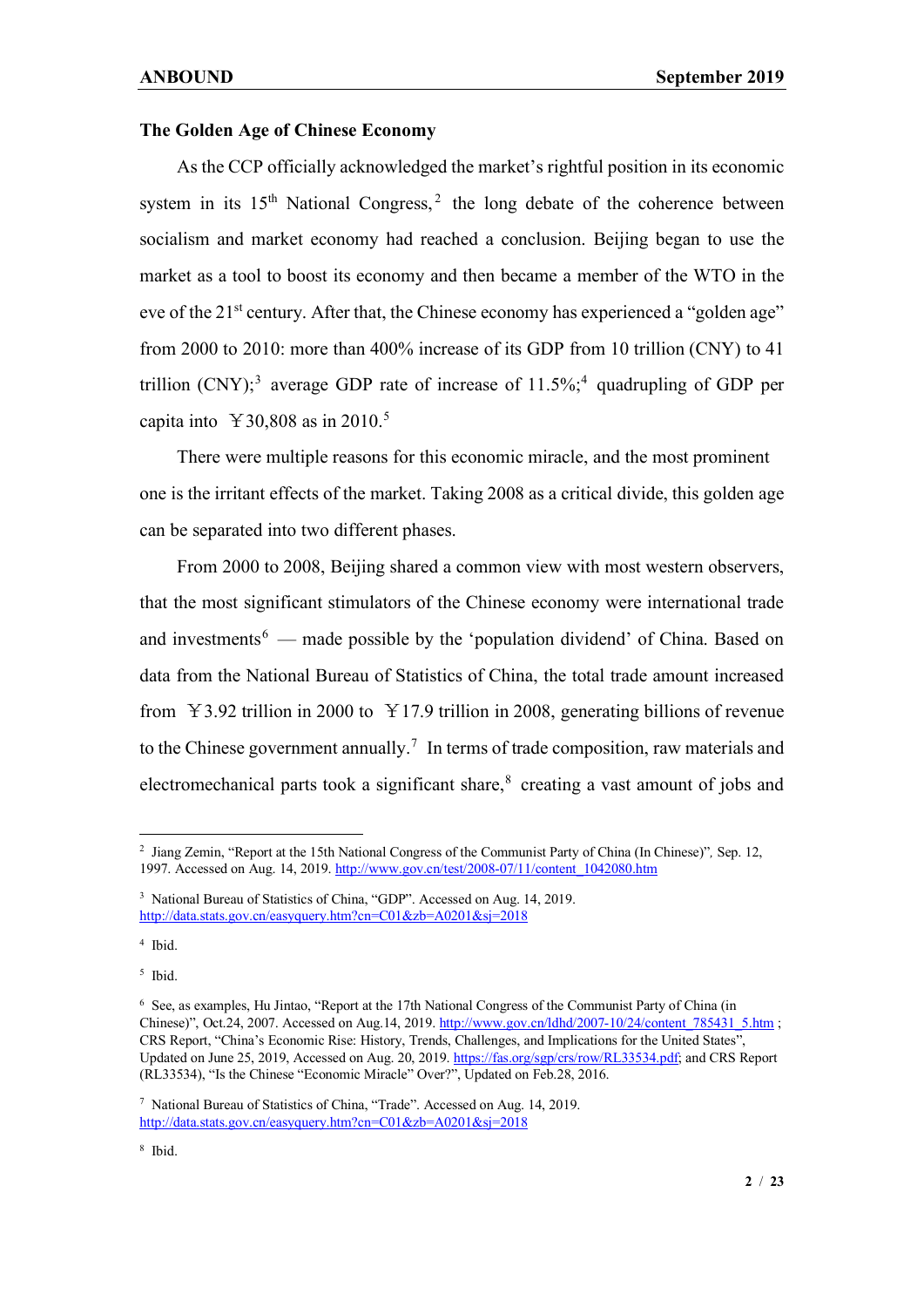significantly boosted the urbanization process in China. Also, more than 90-million jobs were created as a result of urbanization during this period, a 50% rise in [9](#page-2-0) years.<sup>9</sup> In terms of increases in investments, the figures were also noteworthy from 2000 to 2008: growth of actual use of foreign capital from \$59 billion to \$95.2 billion; skyrocketing of fixed asset investments from  $\angle 3.2$  trillion to  $\angle 17.2$  trillion; increase of government's financial expenditure from  $\frac{9}{2}$  150 million to  $\frac{9}{2}$  million.<sup>[10](#page-2-1)</sup> In this context, China's tertiary sector achieved rapid development and, for the first time, reached a similar level regarding its contribution to the GDP comparing to the secondary sector in 2008.<sup>[11](#page-2-2)</sup>

*Graph 1: 2000-2010 China Economy Data (GDP, Trade, Fixed Asset Investment, and GDP Increasing Rate) (Trillion, CNY)[12](#page-2-3)*



Nevertheless, despite all these positive indicators, there are three main challenges to the continuation of the Chinese economic miracle.

<span id="page-2-0"></span><sup>9</sup> National Bureau of Statistics of China, "Jobs". Accessed on Aug. 14, 2019. <http://data.stats.gov.cn/easyquery.htm?cn=C01&zb=A0201&sj=2018>

<span id="page-2-1"></span><sup>&</sup>lt;sup>10</sup> Data from National Bureau of Statistics of China, "Trade & Investment". Accessed on Aug. 14, 2019. <http://data.stats.gov.cn/easyquery.htm?cn=C01&zb=A0201&sj=2018>

<span id="page-2-2"></span><sup>&</sup>lt;sup>11</sup> Data from National Bureau of Statistics of China, "GDP". Accessed on Aug. 14, 2019. <http://data.stats.gov.cn/easyquery.htm?cn=C01&zb=A0201&sj=2018>

<span id="page-2-3"></span><sup>&</sup>lt;sup>12</sup> Data came from the National Bureau of Statistics of China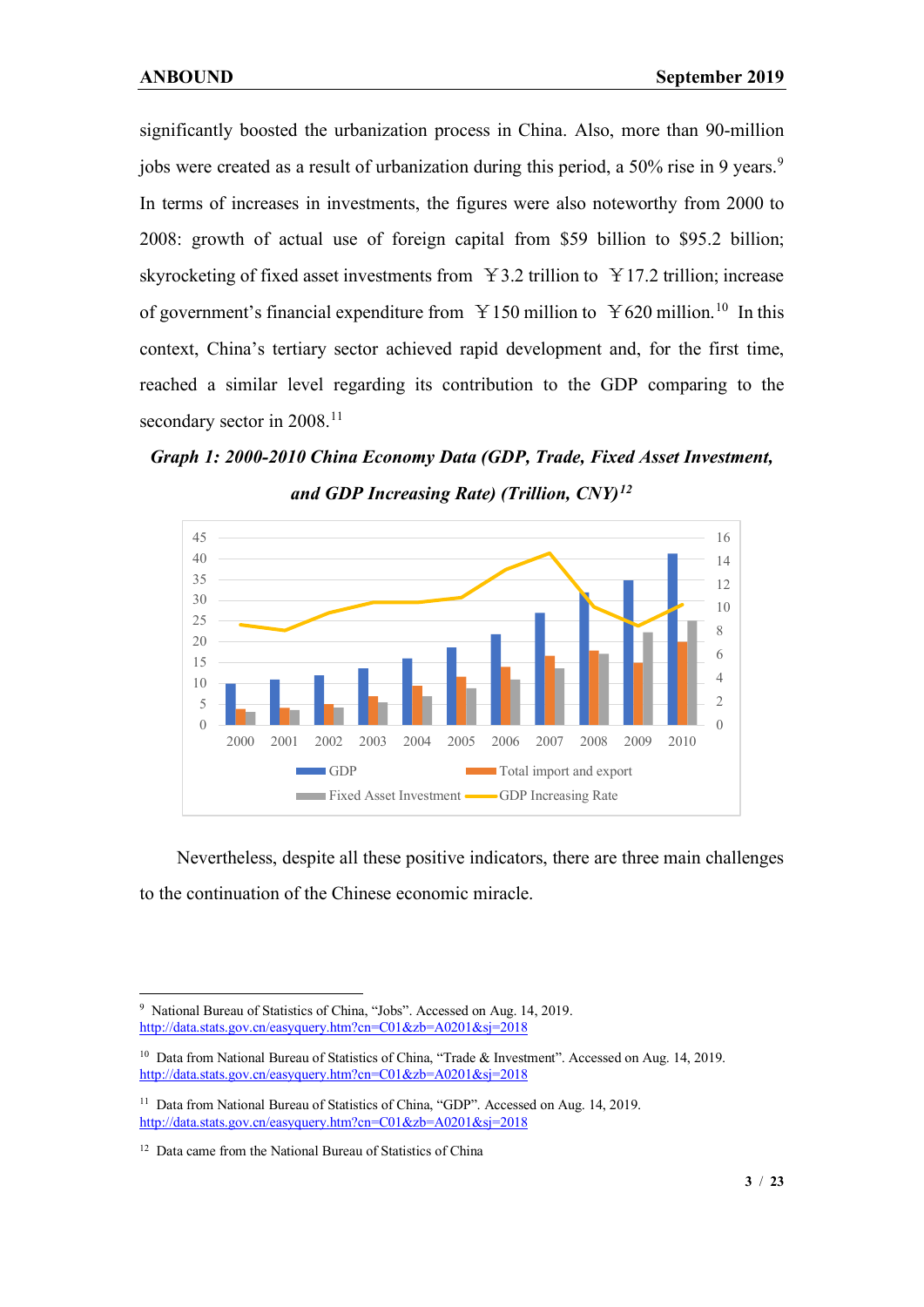First, the unsustainability of the economic model that is predicated on high trade and high investments was fading, as witnessed from 2000 to 2008. As shown in graph 2, an explicit slowdown existed in the Chinese economy around 2008. While China's GDP increased by about 10.1% in 2008 (the lowest since 2001), the country's Consumer Price Index (CPI) continued to rise and hit the highest point in eight years. Since the CPI regularly depicts a country's general price level, a high CPI suggested that China was facing an inflation problem around 2008. In fact, according to *inflation.eu,* the Chinese inflation rate reached 6.58% in 2007, which was far higher than other major economies.<sup>[13](#page-3-0)</sup> A deterioration in economic growth, together with the high CPI, clearly pointed to stagflation in the Chinese economy around 2008. In other words, such situation showed that the previous trade- and investment-oriented model started to lose its luster, which, in turn, generated a noticeable pressure on the Chinese central government to find an alternative approach.

# *Graph 2: 2000-2008 Chinese Economy Data (Fixed Asset Investment, CPI Increasing Rate, and GDP Increasing Rate)[14](#page-3-1)*



 Second, the challenge to China's development continuity also came from the imbalanced development between the western and the eastern provinces. Although Beijing had long noticed this problem and launched the Great Western Development

<span id="page-3-0"></span><sup>&</sup>lt;sup>13</sup> Inflation.eu, "Historic inflation China - CPI inflation". Accessed on Aug. 19, 2019. <https://www.inflation.eu/inflation-rates/china/historic-inflation/cpi-inflation-china.aspx>

<span id="page-3-1"></span> $14$  Ibid.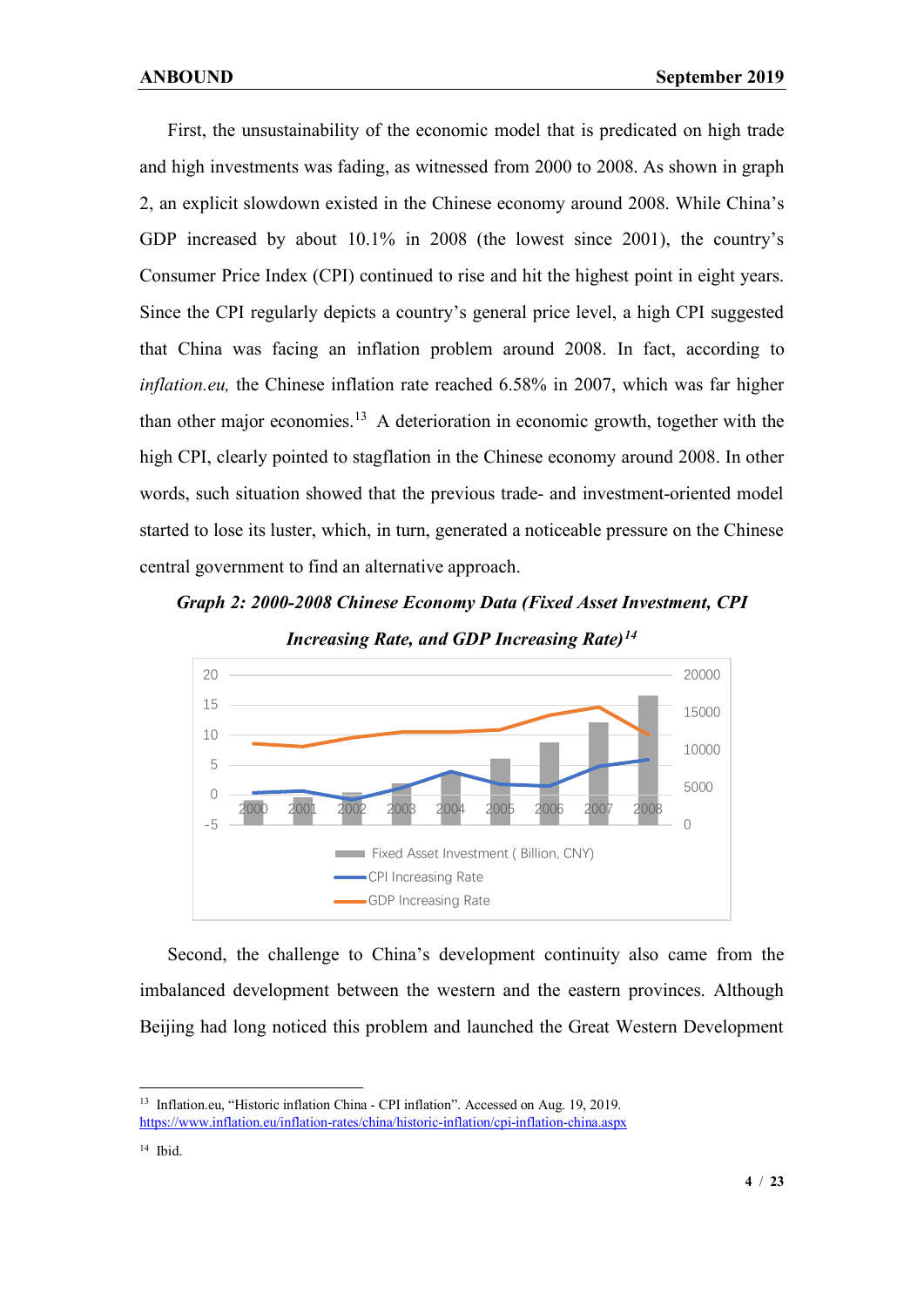Strategy in 1999, that strategy did not achieve its initial goals based on the official data. As shown in Graph 3, the economic size of the western provinces was nearly negligible as compared to their eastern peers. Furthermore, the real-estate prices in western provinces showed that even after undergoing a decade of policy inclinations, the urbanization process was only at its beginning stage in these regions.

 Such an under-development situation in the western region is a reflection that the origin of such problem lied beyond the economic realm. ANBOUND, a Chinese private think tank (which is also the organization the author works at), has launched several field studies on this issue. Our studies indicated that the previous approaches of the Great Western Development Strategy were beset with various shortcomings despite an increase in the economic size of the region. Take the Xinjiang as an example. To date, the autonomous region has been relying on external assistance from other provinces or the central government - a scenario made possible by government orders or policies. Nevertheless, such assistance-oriented approach still failed to solve fundamental problems such as shortage of jobs, capital outflows, unsustainable development, social class gaps, and the minority identity issue. As Islamic fundamentalism rose up in the Middle East and separated globally via social networks, ethnic-religious tensions started to take hold in Xinjiang. According to the data provided by the Chinese government, there were about 190 terrorist attacks organized by the separationists just in 2012 alone. [15](#page-4-0) Alarmingly, such trend continued in 2013 and 2014, with the attacks in Tiananmen Square and Kunming railway station served as wake-up calls to Beijing that terrorism is much alive in their neighborhood. Given such urgency, Beijing certainly needs a new solution for the under-developed western provinces.

<span id="page-4-0"></span><sup>15</sup> Tencent, "Terrorist Attack by East Turkistan Islamic Organization (盘点近年"东突"制造暴恐案)". Accessed on Aug. 20, 2019[. https://new.qq.com/rain/a/20140302005359](https://new.qq.com/rain/a/20140302005359)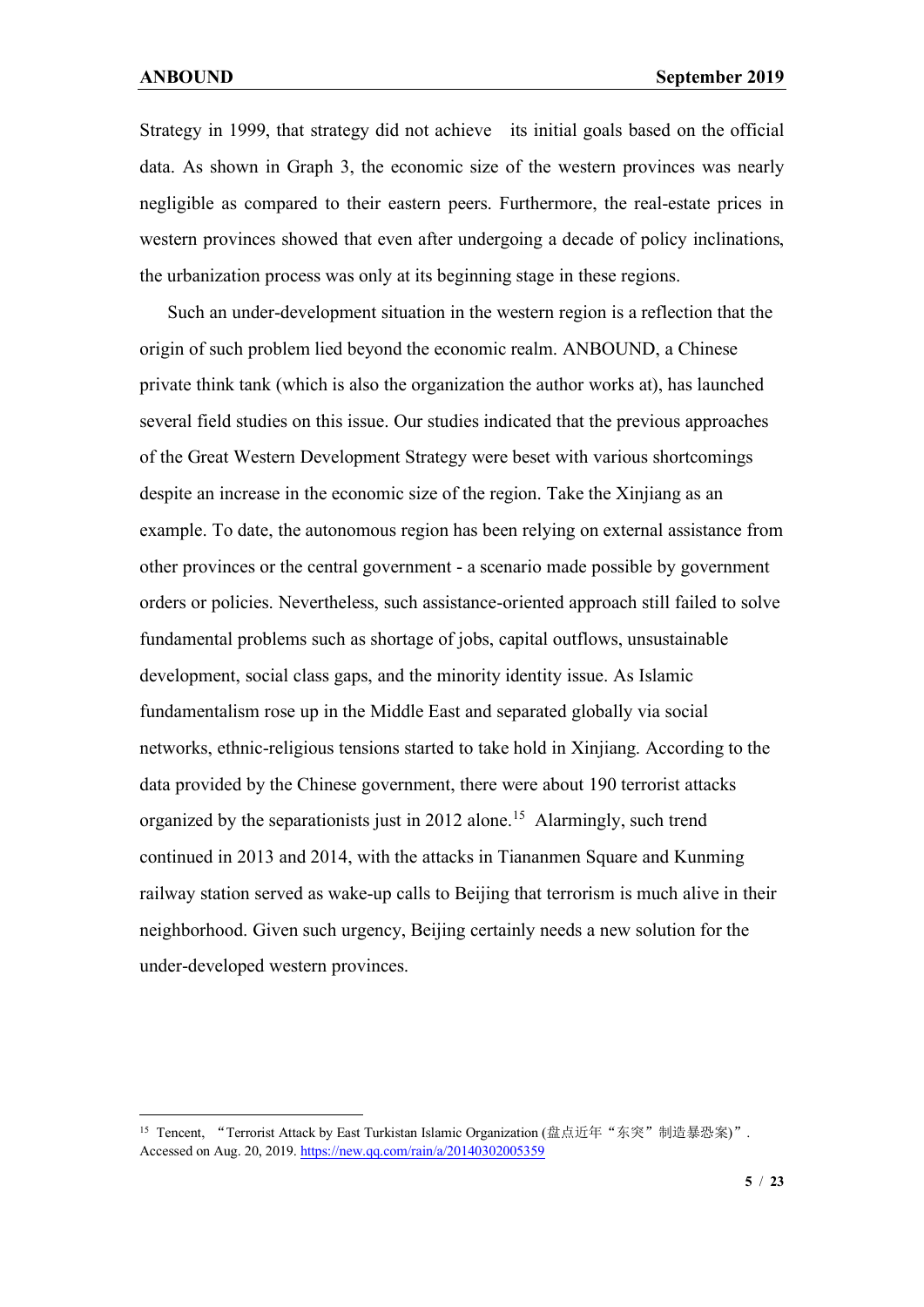

*Graph 3: Economic Performance by Province (2008)[16](#page-5-0)*

 Third, the occurrence of the 2008 global financial crisis (namely the Great Recession) that compelled the need for a new developing strategy. Although the global crisis in 2008 did not directly hit China's financial system due to its relative tight regulations, the Great Recession severely hurt the global demands of the Chinese goods.[17](#page-5-1) In 2009, China's international trade shrank about 16% for the first time in a decade, [18](#page-5-2) shocking the Chinese manufacturers and destabilizing the Chinese workers. Considering the facts that the processing trade industry supported about 40 million jobs for China, the decrease in international orders could render significant numbers of exporting companies facing the prospects of bankruptcy.  $19$  Furthermore, the fluctuation of global financial market posed a distinct threat for investors, with international capitals flocking to safe havens such as China which could further aggravate the ongoing production overcapacity and inflation within China.

<span id="page-5-0"></span><sup>&</sup>lt;sup>16</sup> Data from National Bureau of Statistics of China, "GDP". Accessed on Aug. 14, 2019. <http://data.stats.gov.cn/easyquery.htm?cn=C01&zb=A0201&sj=2018>

<span id="page-5-1"></span><sup>17</sup> Zheng Yang, "How Much Damage Could the 2008 Financial Crisis do to Chinese Economy? (美次贷危机对 中国经济影响到底多大)", People.cn, Mar.20, 2008. Accessed on Aug. 19, 2019. http://paper.people.com.cn/gjjrb/html/2008-03/20/content\_48318932.htm

<span id="page-5-2"></span><sup>&</sup>lt;sup>18</sup> National Bureau of Statistics of China, "Trade". Accessed on Aug. 14, 2019. <http://data.stats.gov.cn/easyquery.htm?cn=C01&zb=A0201&sj=2018>

<span id="page-5-3"></span><sup>19</sup> Zheng Yang, "How Much Damage Could the 2008 Financial Crisis do to Chinese Economy? (美次贷危机对中 国经济影响到底多大)", People.cn, Mar.20, 2008. Accessed on Aug. 19, 2019. [http://paper.people.com.cn/gjjrb/html/2008-03/20/content\\_48318932.htm](http://paper.people.com.cn/gjjrb/html/2008-03/20/content_48318932.htm)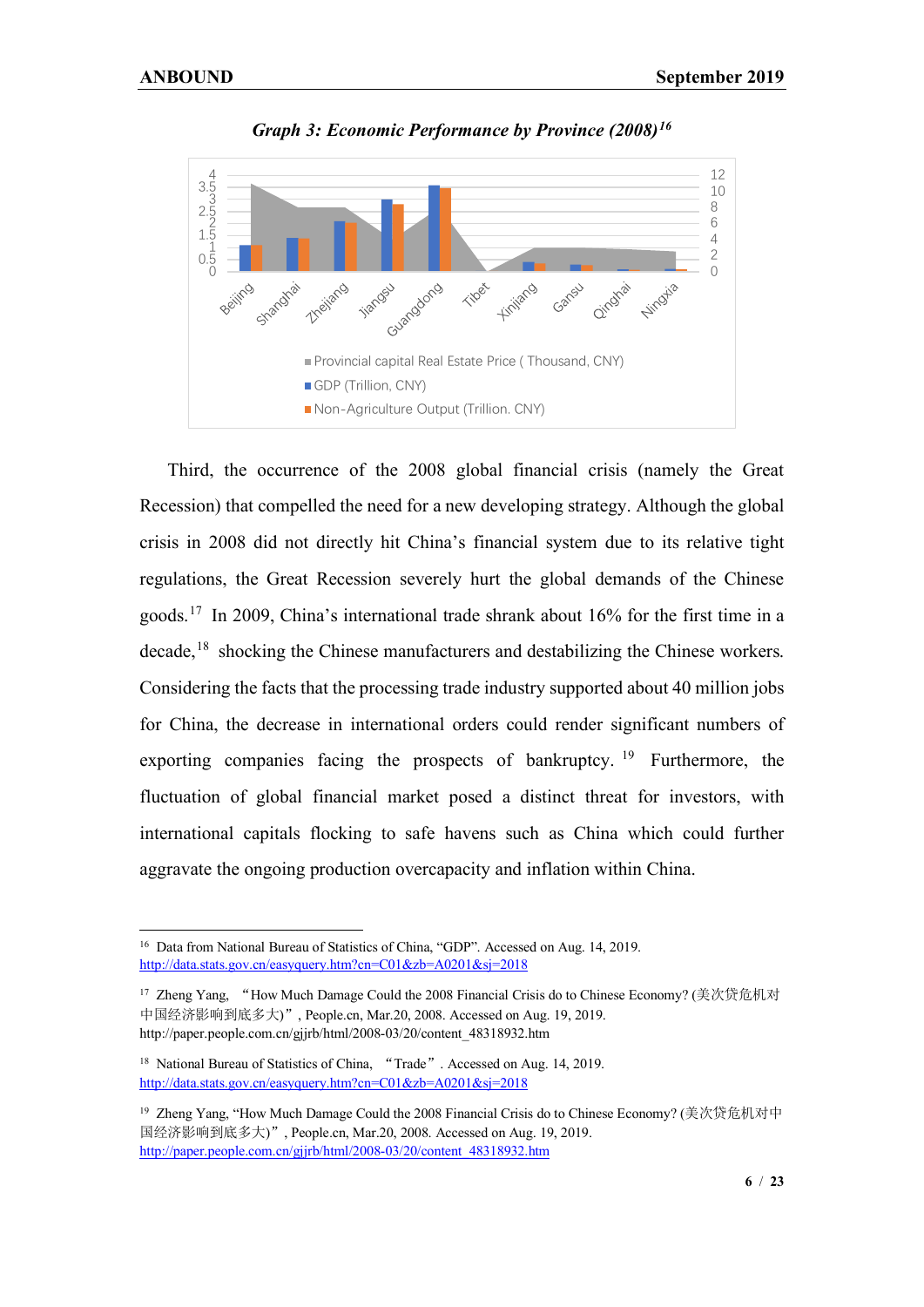To cope with the impact of the Great Recession, Beijing launched a four trillion CNY stimulation package, which was designed to expand the domestic demand and mend the damage caused by the stagnation of international trade.<sup>[20](#page-6-0)</sup> Meanwhile, the local governments also followed this track, launching their own stimulation plans, which was about 12.8 trillion CNY in total.<sup>[21](#page-6-1)</sup> That said, most of the funds were put into the real estate or infrastructure sectors, producing an average increase of 8.7% in its GDP from 2009 to 2013.<sup>[22](#page-6-2)</sup> Considering that most states were struggling in recession during this period, it seemed that the plan successfully maintained the Chinese economic growth by large.

 Nonetheless, this vast investment plan has created production overcapacity problem throughout China and left three side effects to the Chinese economy. The most prominent one was overcapacity in raw material industry.<sup>[23](#page-6-3)</sup> Due to the needs of infrastructure-building, tremendous amount of funds found their ways into the steel and cement industries - where production overcapacity had long existed. As noted by the Congressional Research Service (CRS), China's production of raw steel recorded a staggering increase of 459.9% from 152 million metric tons in 2001 to 805 million metric tons in 2006. Also, China's share of global production rose from 17.9% to 50.3% in this 6-year period, occupying  $87.1\%$  of the increase in global steel production.<sup>[24](#page-6-4)</sup> To

<span id="page-6-0"></span><sup>&</sup>lt;sup>20</sup> CNR.CN, "Wen Jiabao presided over the State Council executive meeting to propose ten measures to expand domestic demand (温家宝主持国务院常务会 提出扩大内需十项措施)", Nov. 14, 2008. Accessed on Aug. 20, 2019[. http://www.cnr.cn/2008zt/sxcs/hxyd/200811/t20081113\\_505149639.html](http://www.cnr.cn/2008zt/sxcs/hxyd/200811/t20081113_505149639.html)

<span id="page-6-1"></span><sup>&</sup>lt;sup>21</sup> NetEase Finance, "Local Version of 4 Trillion Stimulation (地方版"四万亿"来袭." Accessed on Aug. 20, 2019[. http://money.163.com/special/difangzhengfutouzi/](http://money.163.com/special/difangzhengfutouzi/)

<span id="page-6-2"></span><sup>22</sup> Data from National Bureau of Statistics of China, "GDP". Accessed on Aug. 14, 2019. <http://data.stats.gov.cn/easyquery.htm?cn=C01&zb=A0201&sj=2018>

<span id="page-6-3"></span><sup>23</sup> CRS Report, "China's Economic Rise: History, Trends, Challenges, and Implications for the United States", Updated on June 25, 2019, Accessed on Aug. 20, 2019[. https://fas.org/sgp/crs/row/RL33534.pdf;](https://fas.org/sgp/crs/row/RL33534.pdf) Mamta Badkar, "China Stimulated Its Economy Like Crazy After The Financial Crisis ... And Now The Nightmare Is Beginning", *Business Insider,* Jun.17, 2013. Accessed on Aug. 20, 2019. [https://www.businessinsider.com/chinas-excess](https://www.businessinsider.com/chinas-excess-capacity-problem-2013-6)[capacity-problem-2013-6;](https://www.businessinsider.com/chinas-excess-capacity-problem-2013-6) and Peter Cai, "Understanding China's Belt and Road Initiative", Lowy Institute for International Policy, March 2017. Accessed on Aug. 20, 2019. [https://www.lowyinstitute.org/sites/default/files/documents/Understanding%20China%E2%80%99s%20Belt%20a](https://www.lowyinstitute.org/sites/default/files/documents/Understanding%20China%E2%80%99s%20Belt%20and%20Road%20Initiative_WEB_1.pdf)

[nd%20Road%20Initiative\\_WEB\\_1.pdf](https://www.lowyinstitute.org/sites/default/files/documents/Understanding%20China%E2%80%99s%20Belt%20and%20Road%20Initiative_WEB_1.pdf)

<span id="page-6-4"></span><sup>&</sup>lt;sup>24</sup> CRS Report, "China's Economic Rise: History, Trends, Challenges, and Implications for the United States", Updated on June 25, 2019, p.26. Accessed on Aug. 20, 2019[. https://fas.org/sgp/crs/row/RL33534.pdf](https://fas.org/sgp/crs/row/RL33534.pdf)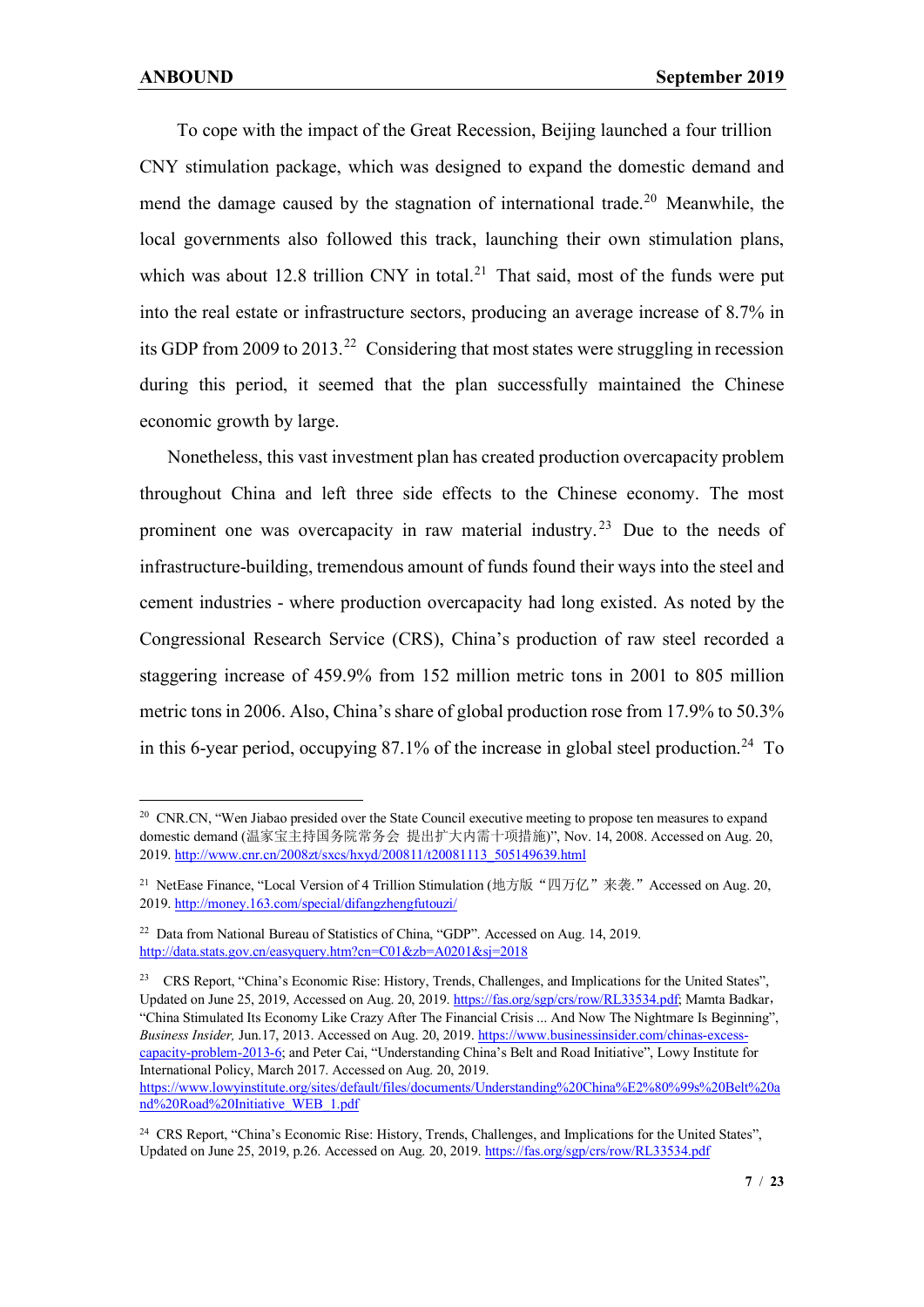put it in global context, the increased Chinese steel production during this period was more than the combination of the U.S. and the EU. [25](#page-7-0)

 The second side effect is the sustainability of state-owned enterprises (SOEs). With the enormous increase in production that was generated by the governmental policy rather than the market demands, it was clear that many steel companies (most of which were SOEs) could not get equivalent revenues after the stimulation projects, and must rely on government bailouts or else, mired in high-debt situations. As revealed by a *Wall Street Journal's* report, more than half of the SOEs in the steel industry was operating in this "zombies" mode.[26](#page-7-1)

 The third side effect is the mounting debt for the Chinese government, especially at the local level. While infrastructure projects remained to be the foundation of thriving commercial businesses, most of them are profitable in nature. Instead, such projects should be understood as the provision of public services. With most of the projects launched by different levels of governments could not make enough revenues, a vast amount of debts has piled up. From the IMF's data, China's general government gross debt (Percent of GDP) grew from 27% in 2008 to 37% in 2013. [27](#page-7-2) Even though this figure was not too high compared to other OECD countries, the symbiotic relationship between the Chinese government and the state-owned banks posed another potential threat. Once the Chinese economy ceased to grow exponentially as it did in the golden age,which is almost inevitable, the government would be incapable of paying its debts to the banks ⸺ whose funds are made up by the substantial savings of the masses. In other words, such a high-debt situation posed a direct threat to the bank savings of the populace. In a high-saving society like China, such problem could generate serious

<span id="page-7-0"></span><sup>25</sup> World Steel Association Data, accessed 8 August 2016, Accessed on Aug. 20, 2019. [https://www.worldsteel.org/dms/internetDocumentList/statisticsarchive/production-archive/steel-archive/steel](https://www.worldsteel.org/dms/internetDocumentList/statisticsarchive/production-archive/steel-archive/steel-monthly/Steel-monthly-2015/document/Steel%20monthly%202015.pdf)[monthly/Steel-monthly-2015/document/Steel%20monthly%202015.pdf.](https://www.worldsteel.org/dms/internetDocumentList/statisticsarchive/production-archive/steel-archive/steel-monthly/Steel-monthly-2015/document/Steel%20monthly%202015.pdf)

<span id="page-7-1"></span><sup>26</sup> World Steel Association Data, accessed 8 August 2016, Accessed on Aug. 20, 2019. [https://www.worldsteel.org/dms/internetDocumentList/statisticsarchive/production-archive/steel-archive/steel](https://www.worldsteel.org/dms/internetDocumentList/statisticsarchive/production-archive/steel-archive/steel-monthly/Steel-monthly-2015/document/Steel%20monthly%202015.pdf)[monthly/Steel-monthly-2015/document/Steel%20monthly%202015.pdf.](https://www.worldsteel.org/dms/internetDocumentList/statisticsarchive/production-archive/steel-archive/steel-monthly/Steel-monthly-2015/document/Steel%20monthly%202015.pdf)

<span id="page-7-2"></span><sup>27</sup> IMF, "General Government Gross Debt". Accessed on Aug. 26, 2019. [https://www.imf.org/external/datamapper/GGXWDG\\_NGDP@WEO/CHN/ADVEC/DA](https://www.imf.org/external/datamapper/GGXWDG_NGDP@WEO/CHN/ADVEC/DA)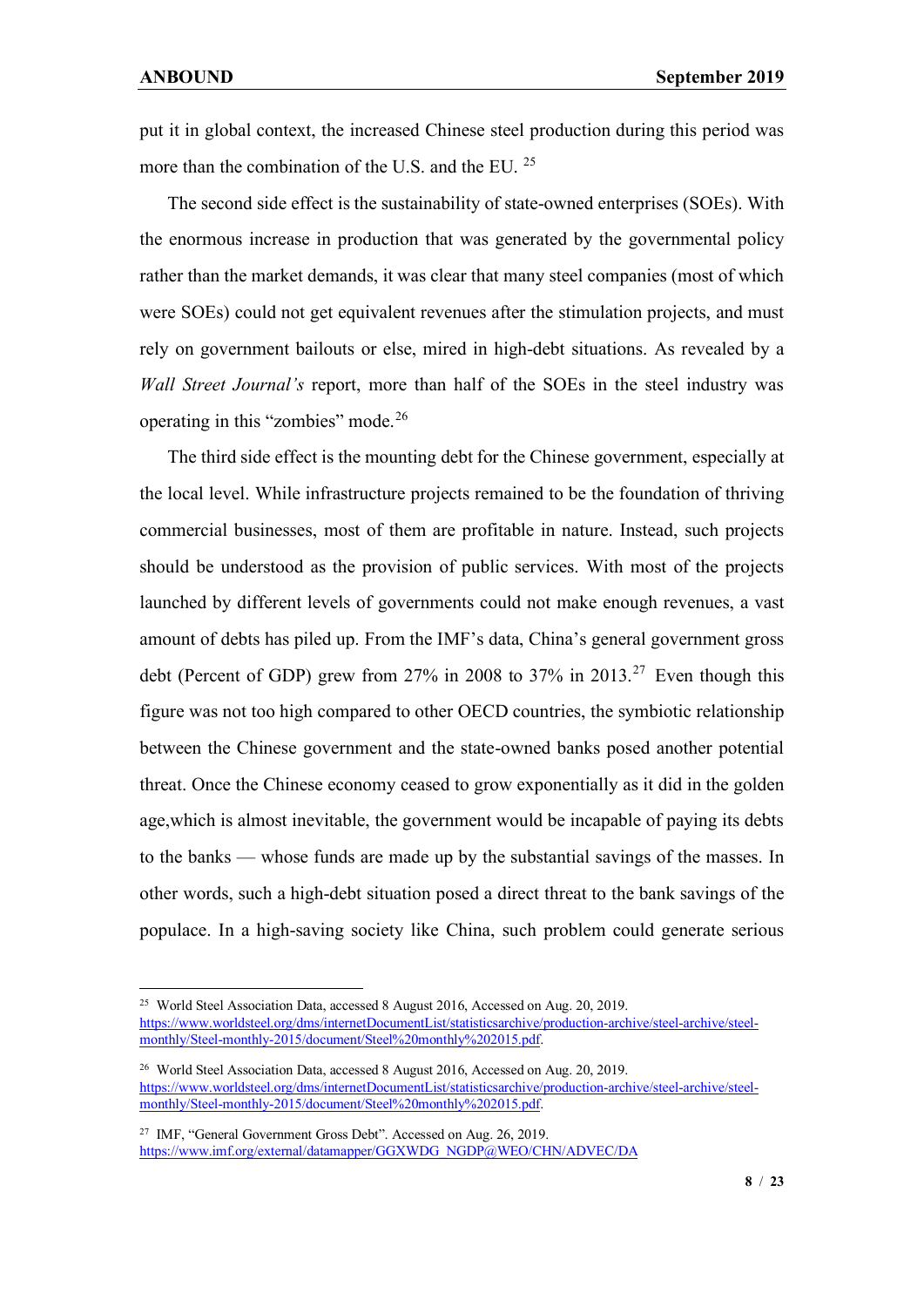social discontent that would threaten CCP's legitimacy on delivering economic benefits to the masses. In light of this, Beijing certainly needs a solution to fix the problems left by the Great Recession.

 In all, although Beijing successfully achieved rapid economic growth during the first decade of the  $21<sup>st</sup>$  century, it is also facing severe challenges left by its previous successes since 2008. Considering that the 2008 market stimulus failed to rejuvenate its domestic market effectively, the international corporation became the next possible direction in solving China's domestic problems. In this context, the New Silk Initiative proposed by the Obama administration significantly inspired the Chinese central leadership, and directly influenced the launch of the BRI in later years.

#### **The New Silk Road Initiative**

 During the Obama administration, the New Silk Road Initiative (NSRI) did not receive enough attention from most Chinese policymakers comparing to the famous 'Pivot to Asia' strategy. However, in 1988, the UN had already proposed a similar idea focusing on the development of Central Asia, namely the ancient Silk Road.[28](#page-8-0) Based on the UN's proposal, the Obama Administration launched a revised version of the Silk Road development project to better achieve its geopolitical interests. In specific, the NSRI was to form a new trade route from southern India to under-developed Central Asia in the north. The primary purpose of the NSRI, as outlined by former Secretary of State, Hillary Clinton, was to create a stable regional environment and build a new regional economic network that could alleviate the situation in Afghanistan after the U.S. troops' withdrawal from the country.<sup>[29](#page-8-1)</sup> In October 2011, the U.S. Department of

<span id="page-8-0"></span><sup>&</sup>lt;sup>28</sup> See details at The UNESCO, "THE SILK ROADS PROJECT "INTEGRAL STUDY OF THE SILK ROADS:ROADS OF DIALOGUE" 1988-1997". Accessed on Aug. 26, 2019. <https://unesdoc.unesco.org/ark:/48223/pf0000159189>

<span id="page-8-1"></span><sup>&</sup>lt;sup>29</sup> See details about the NSRI in Hillary Clinton, "Remarks on India and the United States: A Vision for the 21<sup>st</sup> Century", U.S. Department of State (Obama Administration), July 20, 2011. Accessed on Aug. 21, 2019. <https://2009-2017.state.gov/secretary/20092013clinton/rm/2011/07/168840.htm>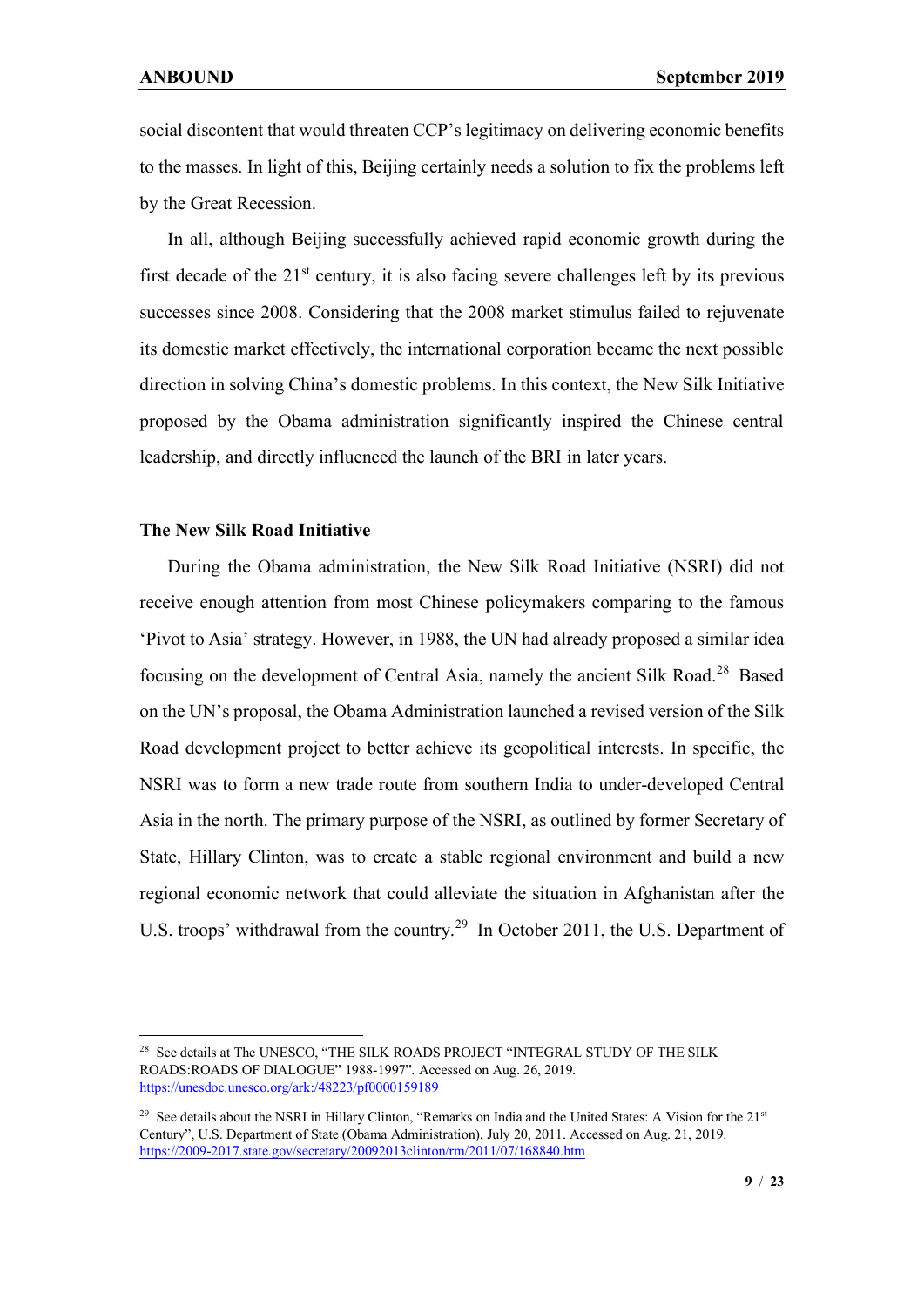State officially notified its embassies that the NSRI would serve as the core strategy in this region. [30](#page-9-0)

The NSRI had plenty theoretical preparations, of which the Greater Central Asia was the core. In his *The New Silk Roads: Transport and Trade in Greater Central Asia*, Frederik Starr first proposed such idea based on his systematical analysis of a Central Asia-based economic institution.[31](#page-9-1) Later in 2010, Starr and Kuchins further developed this idea, arguing that Washington should use the northern transportation system in Afghanistan as a base to build a regional economic network and thus, solved the Afghanistan problem fundamentally.<sup>[32](#page-9-2)</sup> While the NSRI did not position Central Asia precisely the same as Starr and Kuchins' idea, it certainly drew much inspiration from the latter.[33](#page-9-3)

 From the NSRI, it was beyond doubt that the Obama administration hoped to transform Afghanistan into a regional transportation hub. Considering the rapid growth of the Indian economy and the enormous economic potentials of Central Asia, Afghanistan could serve as a bridge between both economies and thus, achieved longterm stability. More importantly, the rapid growth of Central Asia made this proposal particle. Based on data from the World Bank, from 2000 to 2008, Central Asia had been one of the most rapid-growing regions: its total GDP increased about 400%, and almost every state in this region achieved distinguished growth.<sup>[34](#page-9-4)</sup> Furthermore, even though it did not become a fully functional yet, many regional economic institutions already began to form up in this area, including the Central Asia Regional Economic

<span id="page-9-0"></span><sup>30</sup> Steve LeVine, "New Afghan exit strategy: When in doubt, call it the New Silk Road", *Foreign Policy*, November 7, 2011[. https://foreignpolicy.com/2011/11/07/new-afghan-exit-strategy-when-in-doubt-call-it-the-new](https://foreignpolicy.com/2011/11/07/new-afghan-exit-strategy-when-in-doubt-call-it-the-new-silk-road/)[silk-road/](https://foreignpolicy.com/2011/11/07/new-afghan-exit-strategy-when-in-doubt-call-it-the-new-silk-road/)

<span id="page-9-1"></span><sup>31</sup> S. F. Starr (edt), *The New Silk Roads: Transport and Trade in Greater Central Asia,* SAIS - Central Asia-Caucasus Institute and Silk Road Studies Program (2007).

<span id="page-9-2"></span><sup>32</sup> S. Frederick Star, Andrew C. Kuchins (edt,), *The Key to Success in Afghanistan - A Modern Silk Road Strategy,*  published by the Central Asia-Caucasus Institute & Silk Road Studies Program In Cooperation with the Center for Strategic & International Studies (2010).

<span id="page-9-3"></span><sup>33</sup> *Central Asia, Afghanistan and the New Silk Road: Political, Economic and Security Challengers,* The Jamestown Foundation (2011).

<span id="page-9-4"></span><sup>34</sup> World Bank. "GDP". Accessed on Aug. 21, 2019[. https://data.worldbank.org/indicator/NY.GDP.MKTP.CD](https://data.worldbank.org/indicator/NY.GDP.MKTP.CD)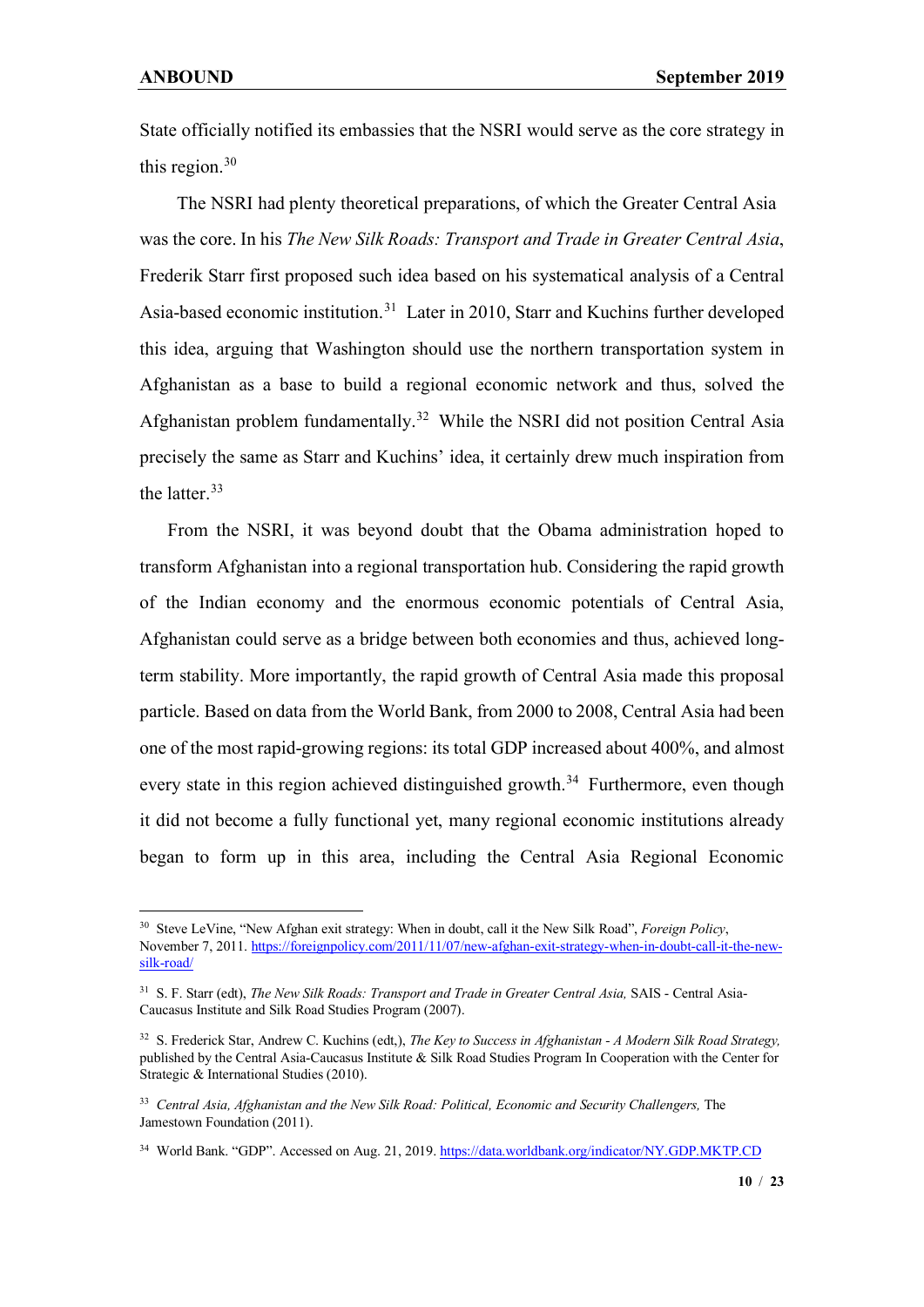Cooperation (CAREC) and Regional Economic Cooperation Conference on Afghanistan (RECCA).

 In order to achieve the NSRI, Washington zealously invited countries outside this region to participate, including Japan and China.<sup>[35](#page-10-0)</sup> However, the NSRI did not go as planned for several reasons. First and foremost, the region is far from the American soil, meaning that Washington must rely on its partners, mainly India and Afghanistan, to achieve the Initiative. Also, prospective member countries in the region have their own sets of problems (such as corruption or insurgencies), which diverted their attention away from the NSRI. Then, the U.S. also devoted limited resources to the Initiative with the Obama administration viewed its 'Pivot to Asia' strategy was obviously more important. Finally, major players in this region such as China, Russia, and Iran, was either hesitant or hostile toward the NRSI, rendering it hard to be adopted by these powers. As a result, this project was never really implemented by the Obama administration.



*Graph 5: GDP in Central Asia (2000-2008, Billions, USD)[36](#page-10-1)*

 However, the NSRI did leave its mark on the Chinese policymakers, and it was directly related to the BRI. The author's organization, ANBOUND, was one of the significant participants during this process. As noted before, most Chinese observers were hesitant about the NSRI as they viewed it as an American deception to draw China

<span id="page-10-0"></span><sup>&</sup>lt;sup>35</sup> In this regard, the U.S. Embassy reached ANBOUND multiple times to discuss the possibility of the cooperation in the New Silk Road Initiative in 2012.

<span id="page-10-1"></span><sup>36</sup> Data collected from World Bank. Accessed on Aug. 21, 2019. <https://data.worldbank.org/indicator/NY.GDP.MKTP.CD>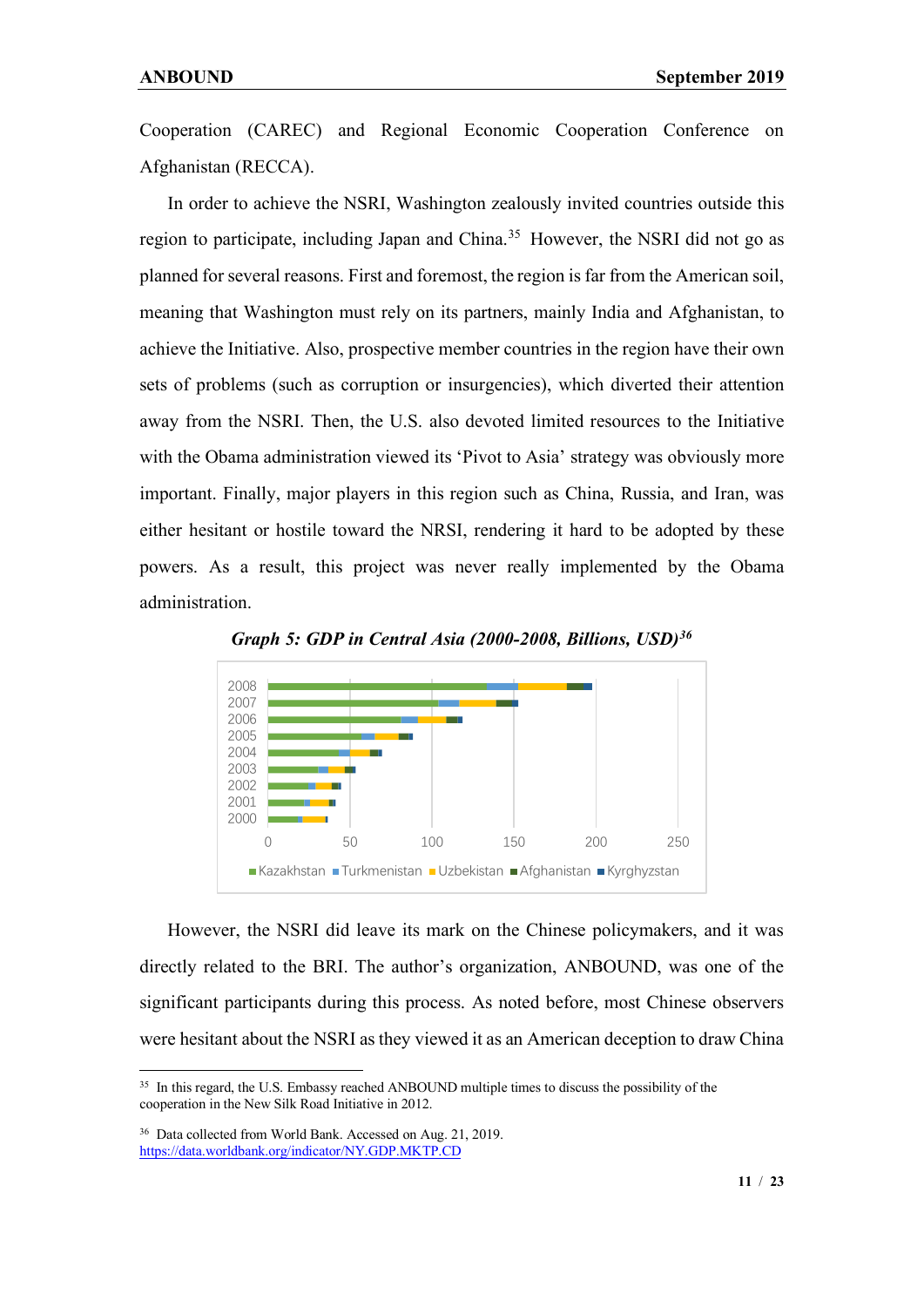into the chaotic Middle East.<sup>[37](#page-11-0)</sup> However, ANBOUND<sup>[38](#page-11-1)</sup> did not share this view, and with the help from the U.S. Embassy, we conducted multiple field researches on the NSRI.[39](#page-11-2) Unlike most of our Chinese peers, we believe that the NSRI was not only an opportunity, it was also a case study which China could utilize to solve its economic problems.

 From 2008 to 2013, Chen Gong, the Chief Researcher and founder of ANBOUND, conducted multiple field studies in those potential countries that lied within the NSRI. Based on his research findings, Chen subsequently proposed a geopolitical explanation of the NSRI. First, he argued that China has always been a land power throughout its long history. Even though Beijing was (and still is) trying to convert China into a sea power in the contemporary period, this process would inevitably generate conflicts of interests between China and the U.S., the most formidable sea power in the current age. Such confrontation was against the Chinese interests since China still needed a stable international environment to continue its economic development. As such, Chen proposed a land-based strategy for China: Build a new trade axis that across the Eurasia continent. He believed that such an approach, predicated upon the rapid development of Chinese railways, could create a new market for the Chinese enterprises and help them to solve the side effects of the 2008 economic stimulus. Furthermore, given the

<span id="page-11-0"></span><sup>&</sup>lt;sup>37</sup> See examples at ZHAO Hua-sheng, "Towards U.S Strategy on the New Silk Road (In Chinese)", Journal of Xinjiang Normal University (Social Sciences), Nov.2012 (VOL.33 NO.6); Wu Zhaoli, "Research on the U.S.

<sup>&#</sup>x27;New Silk Road Initiative' (美国'新丝绸之路'计划探析)", Contemporary International Relations,2012 (Vo.7); He Maochun, and Zhang Yibing, ""An Analysis on 'New Silk Road Initiative' – Chinese Opportunity, Challenge, and Possible Response (新丝绸之路经济带的国家战略分析——中国的历史机遇、潜 在挑战与应对策略)", People's Tribune. Frontiers, 2013(Vol.23); Yang Lei, "Objectives of the U.S.'New Silk Road Initiative and It' s Potential Influence (美国"新丝绸之路"计划的实施目标及其国际影响)", Social Sciences in Xiniiang, 2012 (Vol.5); and etc.

<span id="page-11-1"></span><sup>&</sup>lt;sup>38</sup> ANBOUND is an independent think tank founded in 1993. We provide different kinds of analysis to our clients in areas like economics, geopolitics, and others. We have built a close cooperation with various level of Chinese government in the last three decades, which makes it possible for us to convey our research result to the leadership.

<span id="page-11-2"></span><sup>39</sup> Some of relative research can be found in ANBOUND's *The Strategic Observation (*战略观察*) (Vol.451 - Vol.455),* 2015. The Strategic Observation is a weekly product of ANBOUND, which routinely discusses the strategic issues. Sadly, it is only for the eyes of ANBOUND's clients; And in Relative research can be found in Chen Gong, *Think like Anbound – Understand China and the World* 像安邦那样思考*-*读懂中国和世界), Beijing: China Financial & ECONOMIC Publishing House (2017); and in (ANBOUND's *The Strategic Observation (*战略观察*) (Vol.451 -Vol.455),* 2015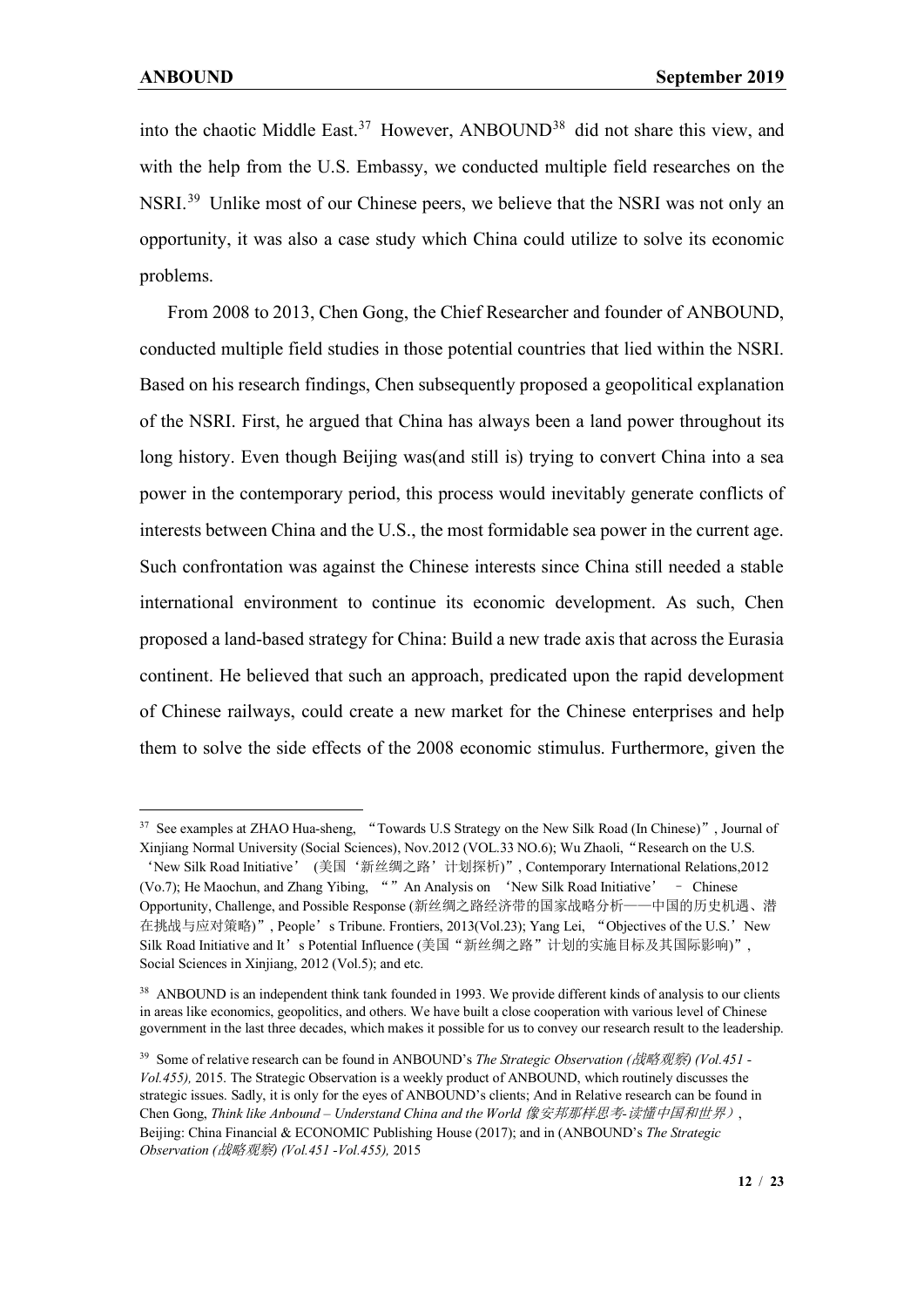features of land trade, this new trade axis would also provide the under-developed western provinces the opportunities to become starting nodes of such route and thus, achieved economic independence from the Chinese central government and other relatively developed provinces.

Chen argued that, throughout global history, there have been two principal Trade-axes: the Atlantic Trade-Axis (ATA) and Pacific Trade Axis (PTA). Thrived since the  $16<sup>th</sup>$  century, the ATA was initially dominated by the European states, and after the US became a superpower, it balanced out the overall trade structure in the Atlantic Ocean. The PTA, meanwhile, generated the various economic miracles in the Asian. Nevertheless, both trade-axes have the U.S. as the link, and thus, it naturally became the most potent economy in the world. Furthermore, as South Asia began to rise, the two trade-axes founded a new connection route through the sea lanes in the Indian Ocean and the South China Sea (SCS). In this sense, Washington's 'Pivot to Asia' strategy and the Indo-Pacific vision should be understood as its attempts in adapting to this new scenario.

 In the light of this, Chen argued the next growth point lied on the Eurasian continent (or 'heartland' as proposed by Mackinder)<sup>[40](#page-12-0)</sup> that would become yet another trade-axis on top of those explained above. ANBOUND termed it as the New Silk Road Trade Axis (NSRTA) — an alternative route connecting the ATA and PTA, with potential in boosting the economic developments of Central Asia, the Balkans, and the Middle East. Comparing with the previous two trade-axes, the NSRTA would be more balanced in terms of the industry chain: China to provide capital and products; the European countries to provide intellectual properties (IP); And the under-developed regions to provide markets for both of them. In his view, Chen believes the NSRTA will also help to solve the global poverty problems as there are no strategic conflicts among the members, like it did in the Middle East, in this new route, which means the fewer possibilities of conflicts.

<span id="page-12-0"></span><sup>40</sup> H.J. Mackinder, "The geographical pivot of history", *Geographical Journal*, 1904 (23): 421–37.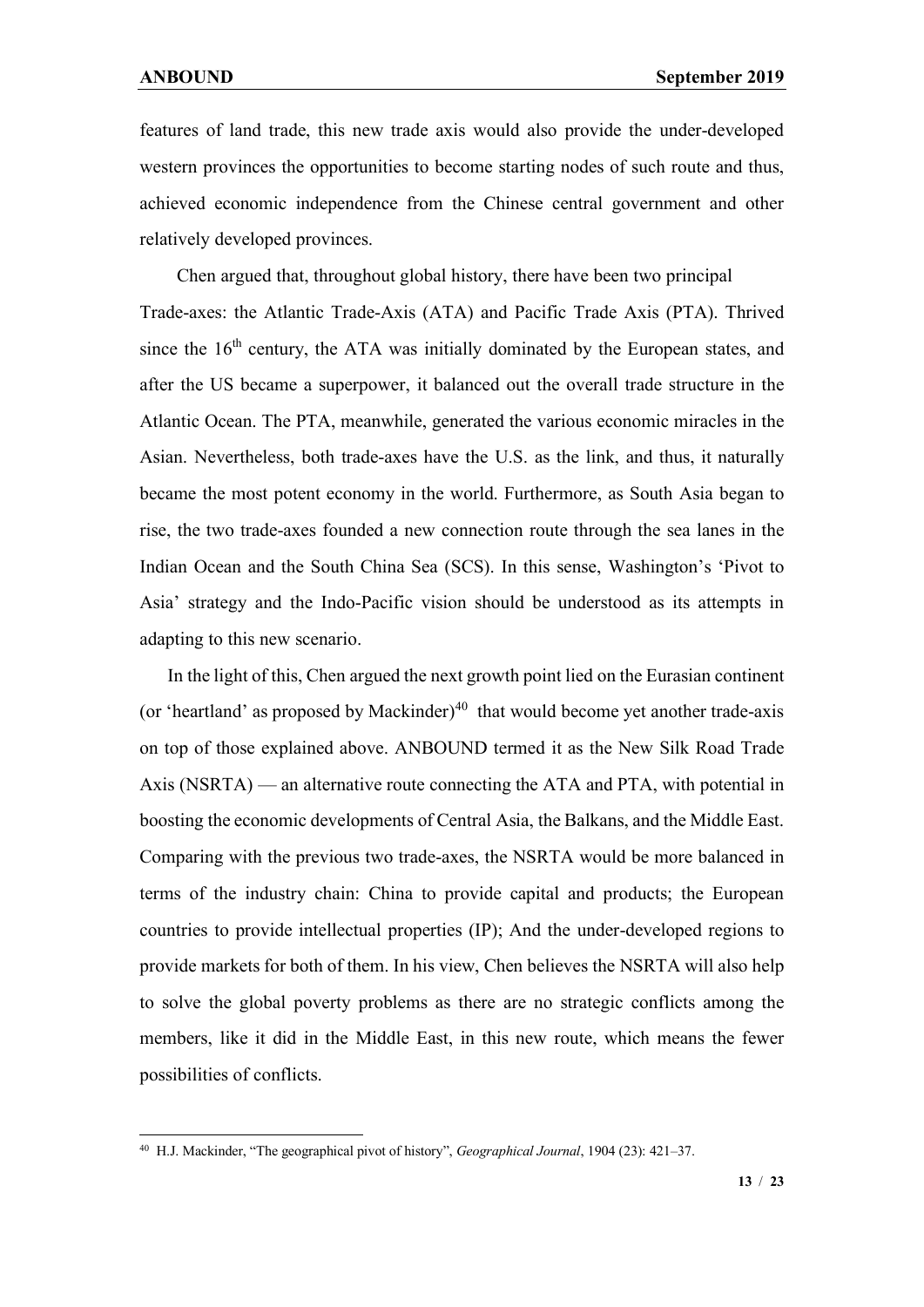To be noted, ANBOUND does not believe the NSRTA is incompatible with the traditional sea trade route. We acknowledged that sea trade is still and will continue to be the most critical economic mean for a quite long time. This fact means Beijing should not exclude itself from this trend and should continue to build its naval forces because such a force is the key to secured overseas interests.<sup>[41](#page-13-0)</sup> However, the NSTRA may be more suitable for the Chinese case. Based on the NSRTA model, it generated four comparative advantages to China. First, the NSRTA seeks to affirm and extend the historical status of China as a land power. Second, the U.S. has lesser interests in this hinterland (as opposed to maritime routes), and as such, it reduced the chances of headto-head confrontation between Beijing and Washington. Third, the NSTRA has the potential in solving the unbalanced development between eastern coastal and western regions of China. Fourth, as a region occupying the lower-end of economic development, Central Asia fits well into China's plans to upgrade its own industries, industrial transfer, and expansion into new markets.

 Collectively speaking, ANBOUND viewed the NSRI as an insightful case that could potentially solve China's ongoing developmental problems outlined earlier. Such an argument is what ANBOUND conveyed to the Chinese central government (via different channels of communications) which in turn, produced impacts on the eventual BRI's proposal by President Xi Jinping. To better understand this process, the next part of this paper will provide a brief discussion of Chinese policy-making process is necessary.

<span id="page-13-0"></span><sup>41</sup> A. T. Mahan, *The Influence of Sea Power upon History*. Little, 1980.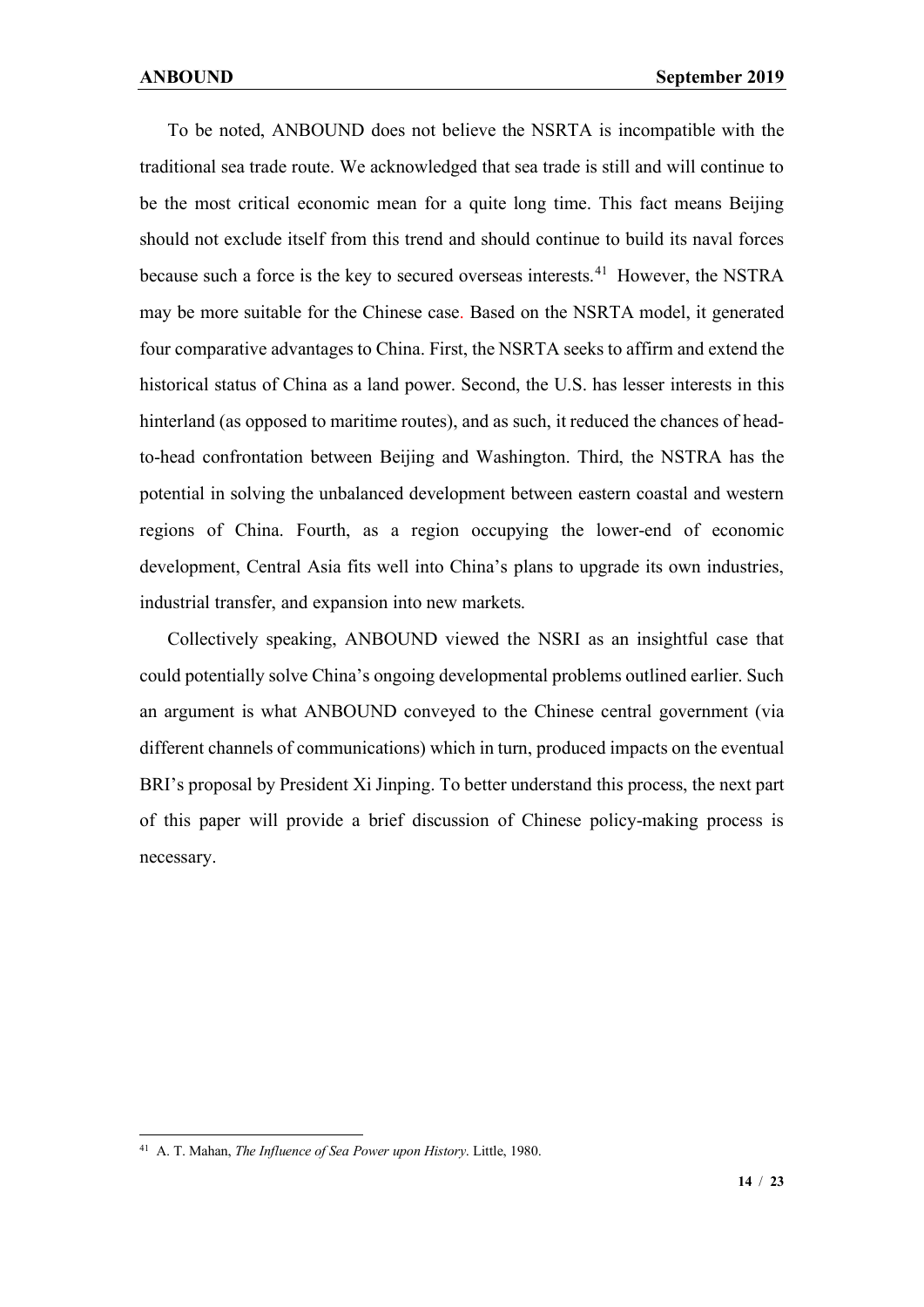

*Graph 6: The First Two Trade Axes (2013)[42](#page-14-0)*

*Graph 7: The Third Trade Axis: The Road Map of the BRI [43](#page-14-1)*



#### **Chinese Policy-Making Process**

Given continuous developments in the discipline of political science, it has become increasingly clear that the scientific method could be utilized to analyze the policy-making process even for an authoritarian regime like China. In comparison to

<span id="page-14-0"></span><sup>42</sup> This graph clearly sketches the ATA and the PTA. It was made by *Geopolitical Futures. Available at*  <https://geopoliticalfutures.com/one-belt-one-road-trade-route-isnt-trade-route/>

<span id="page-14-1"></span><sup>43</sup> The "Belt" Part is the latest adaption of the NSTRA. Graph is made by the Wall Street Journal (WSJ). Available a[t https://www.wsj.com/articles/chinas-new-trade-routes-center-it-on-geopolitical-map-1415559290](https://www.wsj.com/articles/chinas-new-trade-routes-center-it-on-geopolitical-map-1415559290)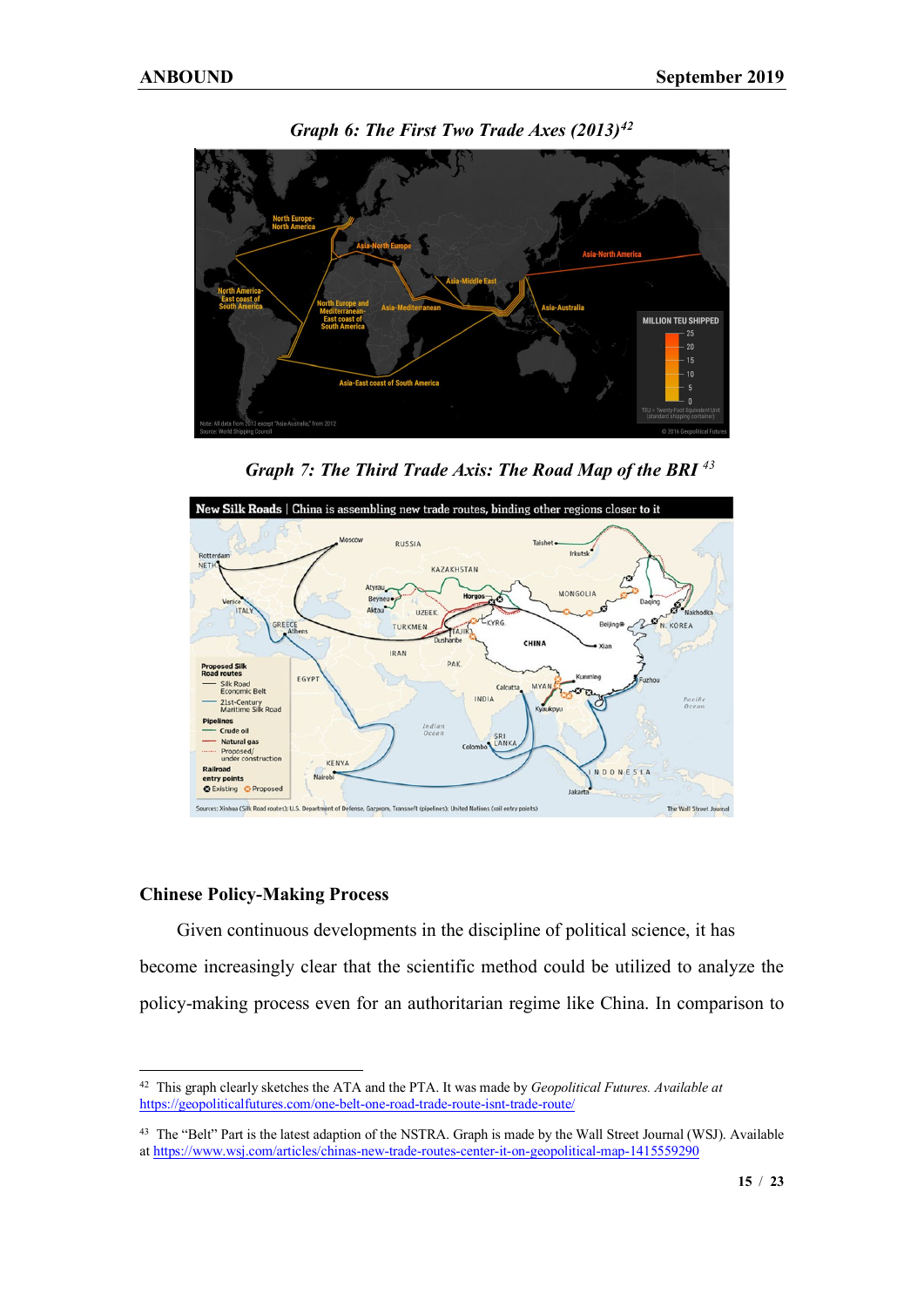its Western peers, China has a relatively black-boxed policy-making process that is divided into four stages: formation, preparation, examination, and execution.<sup>[44](#page-15-0)</sup>

 The first stage is the policy formation, which could also be understood as policydesign at the top level. Unlike the U.S., where the policy usually started from the details, the top Chinese leadership preferred to reach a consensus about a strategic issue before they moved to detailed approaches. In other words, Beijing will decide a general direction of its policy first. The clearest example is the famous judgment of "Peace and Development" proposed by Deng Xiaoping in the early 1980s.<sup>[45](#page-15-1)</sup> Every policy or strategy of China proposed after that (such as *Tao Guang Yang Hui* (hide one's capacities and bide one's time)) was basically predicated upon such judgment. From 1949 to 1978, the top Chinese leadership was relatively closed to the external input, partly due to their ideology and experiences of long period of insurgency. However, as Beijing decides to open up and reform, external parties such as scholars, analysts, and think tanks, began to provide their insights on grand strategic issues via their own channels.

The second stage is policy preparation. Up to this point, Zhongnanhai<sup>[46](#page-15-2)</sup> has the general idea about what it wanted, and the rest of the tasks are delegated to the lowerlevel government agencies. The latter, in turn, must propose a more detailed approach on how to achieve the goals proposed by the top leadership in the previous stage. This is where most governmental think tanks get involved as most of them served under different government agencies. After cooperation and discussions among these government agencies, certain official documents (such as whitepapers) will be adopted, which then become the guidelines for future work.

 The third stage is the examination of the entire policy. Most departments or individuals would brief the top leadership about their respective positions on selected

<span id="page-15-0"></span><sup>44</sup> This is only a summary of the most cases. Views can also refer this mechanism to the Democratic Centralism.

<span id="page-15-1"></span><sup>45</sup> CPC.CN, "Peace and Development". Accessed on Sep.3, 2019. <http://dangshi.people.com.cn/GB/221024/221027/14907094.html>

<span id="page-15-2"></span><sup>&</sup>lt;sup>46</sup> Zhongnanhai is the place where the central leadership resides in Beijing. It is next to the Tiananmen Square.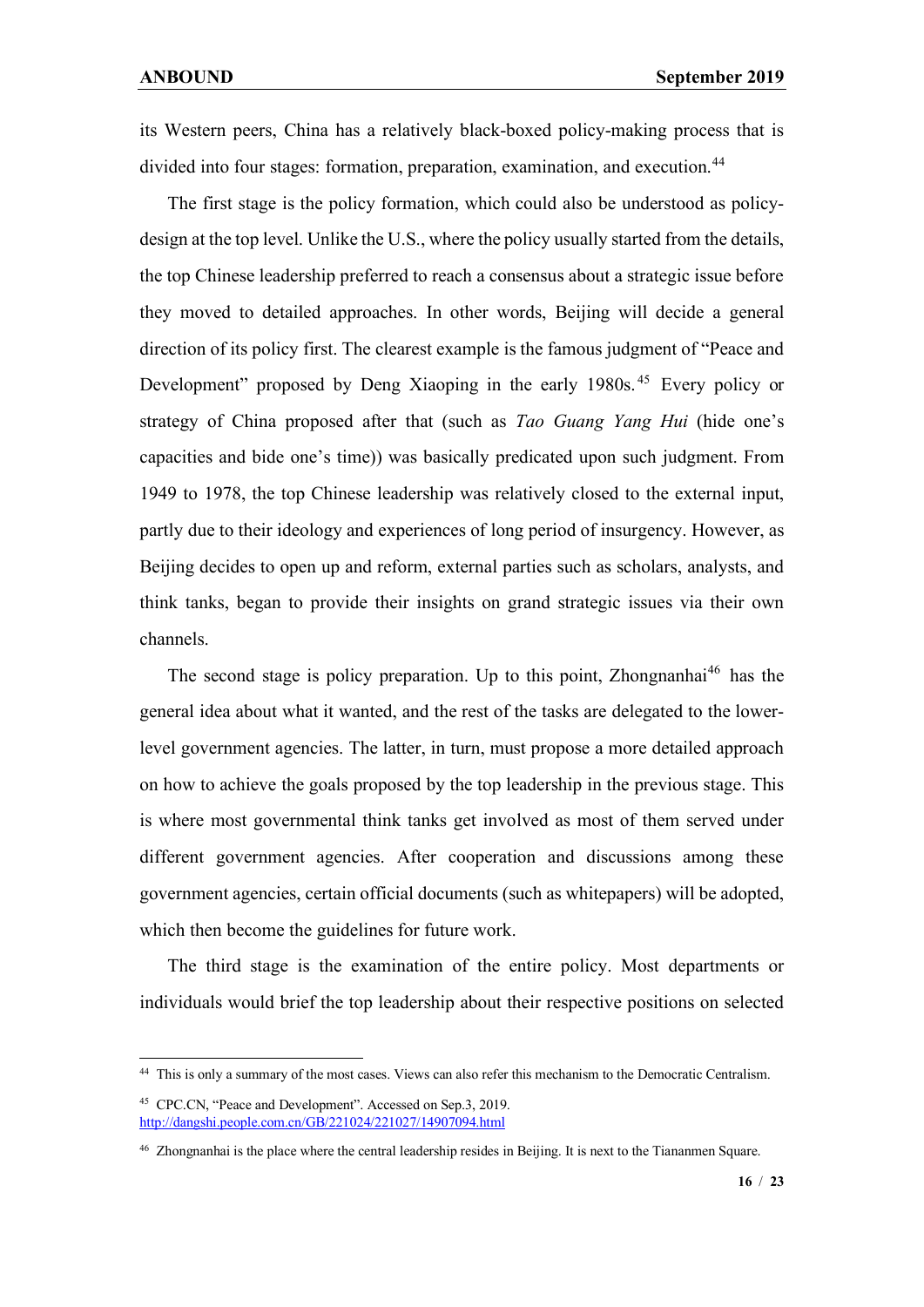issues. In this stage, Zhongnanhai would also like to hear feedback from the third parties, as long as they are not profoundly hostile to the CCP. Following such diversified input process, leaders would adjust the original policy accordingly, and after that, it is ready to be implemented.

 The final stage is the execution of the policy that also included its propaganda dissemination. [47](#page-16-0) Targeting the domestic entities, the propaganda is a means for Chinese society to better understand and collaborate with the government. Also, as the policy is open to public feedback at this stage, everyone could comment or even criticize the policy as long as they do not use it to jeopardize the CCP. The media, stateowned or private-owned, also joined such process at this point. Having said that, any dramatic adjustments toward the policy is hardly seen unless unanticipated events occurred.

 In this context, as a private think tank founded in 1993, ANBOUND has built a close relationship with the Chinese government at all levels. It is one of the few organizations that have channels to nearly all stages of the Chinese policy-making process. And by its channels, ANBOUND's findings regarding the NSRI ultimately reached the tables of top leaders. For example, Mr. Chen Gong used to conduct an eight -hour internal briefings to governmental officials in Xinjiang, articulating his arguments about the NSTRA. Even though it is impossible to determine the sources for the Chinese central leadership's position on the BRI, it is reasonable to think that ANBOUND's long-standing engagements with various levels of the Chinese governments influenced,at a certain level, Zhongnanhai's initial thoughts about the BRI.

 Frankly speaking, Beijing did not have a completed plan when President Xi announced the "Silk Road Economic Belt" in Kazakhstan. [48](#page-16-1) Nonetheless, the description of the Silk Road Economic Belt was remarkably coherent with the

<span id="page-16-0"></span><sup>&</sup>lt;sup>47</sup> I did not use the propaganda in negative means. In the Chinese environment, propaganda is not a negative thing necessarily.

<span id="page-16-1"></span><sup>48</sup> Xi Jinping, "Promote Friendship Between Our People and Work Together to Build a Bright Future (弘扬人民 友谊, 共创美好未来)," Sep. 7, 2013. Accessed on Aug. 26, 2019. <http://politics.people.com.cn/n/2013/0908/c1001-22842914.html>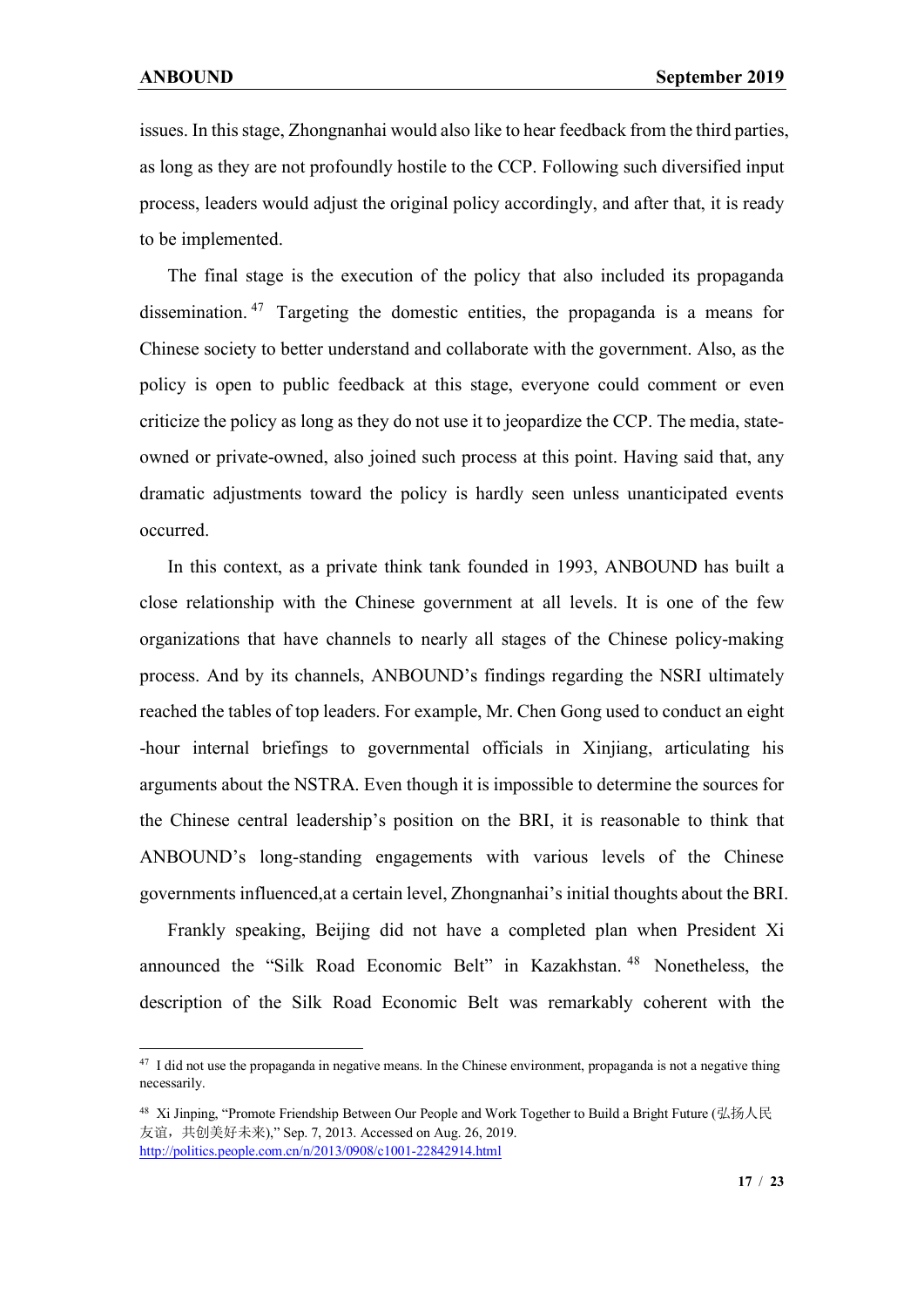NSTRA.[49](#page-17-0) Moreover, the fact that Xi added the "21st Century Maritime Silk Road" in Indonesia later showed that there were other factors beside ANBOUND's proposal on the NSTRA.<sup>[50](#page-17-1)</sup> It is through institution like ANBOUND, that Beijing learned about the NSRI — an alternative approach to solve its domestic problems. As a result, in November 2013, the "One Belt One Road" was written into the national strategic documents and officially become the unparallel grand strategy of the Chinese central government. [51](#page-17-2)



*Picture of Mr. Chen Gong at the Internal Brief in Xinjiang*

## **Conclusions**

 By explaining the pre-BRI history via the lens of China's economic development and geopolitics, this paper showed that the BRI is not merely an architected move to enforce its influence or even control its surrounding countries<sup>[52](#page-17-3)</sup>. Rather, it should be

<span id="page-17-0"></span><sup>&</sup>lt;sup>49</sup> Xi Jinping, "Promote Friendship Between Our People and Work Together to Build a Bright Future (弘扬人民 友谊, 共创美好未来)," Sep. 7, 2013. Accessed on Aug. 26, 2019. <http://politics.people.com.cn/n/2013/0908/c1001-22842914.html>

<span id="page-17-1"></span><sup>50</sup> Xi Jinping, "Building the 21st Century "Maritime Silk Road (共同建设二十一世纪"海上丝绸之路)", *cpcnews.cn*, Oct. 3, 2013. Accessed on Aug. 26, 2019. [http://cpc.people.com.cn/xuexi/n/2015/0721/c397563-](http://cpc.people.com.cn/xuexi/n/2015/0721/c397563-27338109.html) [27338109.html](http://cpc.people.com.cn/xuexi/n/2015/0721/c397563-27338109.html)

<span id="page-17-2"></span><sup>51</sup> The Third Plenary Session of the 18th CPC Central Committee, " Decisions of the CPC central committee on several major issues concerning comprehensively deepening reform (中共中央关于全面深化改革若干重大问题 的决定)", *GOV.CN,* Nov. 15, 2013. Accessed on Aug. 26, 2019*.* [http://www.gov.cn/jrzg/2013-](http://www.gov.cn/jrzg/2013-11/15/content_2528179.htm) [11/15/content\\_2528179.htm](http://www.gov.cn/jrzg/2013-11/15/content_2528179.htm)

<span id="page-17-3"></span><sup>&</sup>lt;sup>52</sup> Such arguments are quite common among western observers, for example, Christopher L. Johnson, "President Xi Jinping's 'Belt and Road Initiative'", CSIS, March 2016. Accessed on Sep.9, 2019[. https://csis](https://csis-prod.s3.amazonaws.com/s3fs-public/publication/160328_Johnson_PresidentXiJinping_Web.pdf)[prod.s3.amazonaws.com/s3fs-public/publication/160328\\_Johnson\\_PresidentXiJinping\\_Web.pdf;](https://csis-prod.s3.amazonaws.com/s3fs-public/publication/160328_Johnson_PresidentXiJinping_Web.pdf) Dean Cheng,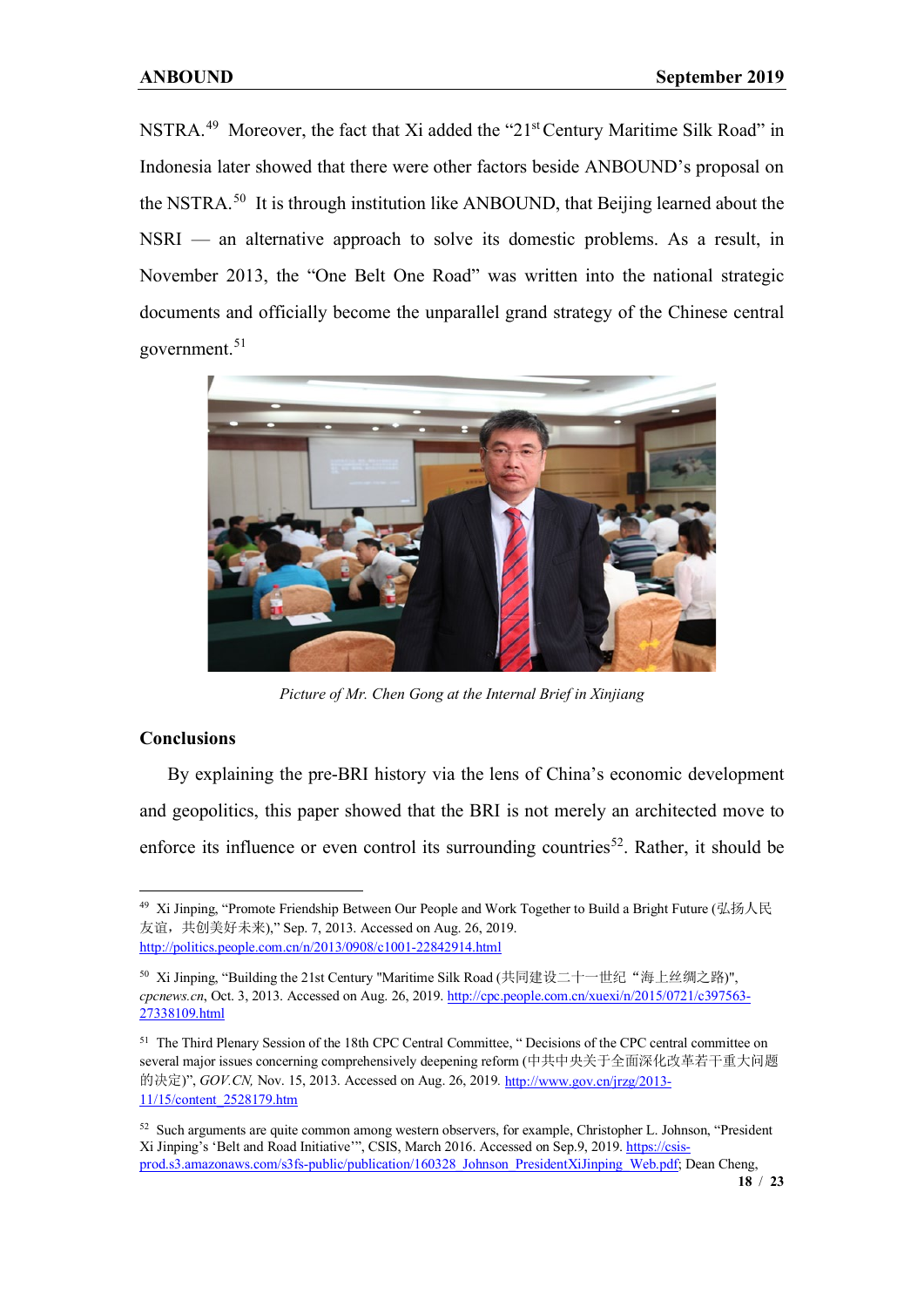understood as a strategy that was mainly designed to resolve China's domestic economic problems left from its rapid growth era and to avoid the confrontation with Washington. As far as domestic economic problems are concerned, the golden age (2000 to 2010) left unbalanced development and overcapacity problems in China. It was due to these two problems that Beijing desperately needed a new development strategy to replace its trade- and investment-oriented model. At the same time, the NSRI as proposed by the Obama Administration gave a lesson to the Chinese leadership. A Chinese version of Silk Road Initiative could help China to solve its problems, further boost the economic development, and help to reduce its confrontation with the U.S. in the Indo-Pacific region. More importantly, such initiative marked the turning point of China's foreign policy - Beijing started to adopt an outward-looking posture and actively using its resources to shape its external environment. After becoming a great economic power, the launch of the BRI indicated that Beijing has begun to think in an equivalent manner.

America Needs a Comprehensive Strategy for Countering China's Expanding Perimeter of National Interests", Apr. 28, 2015. Accessed on Sep. 9, 2019[. https://www.heritage.org/asia/report/america-needs-comprehensive](https://www.heritage.org/asia/report/america-needs-comprehensive-strategy-countering-chinas-expanding-perimeter-national)[strategy-countering-chinas-expanding-perimeter-national;](https://www.heritage.org/asia/report/america-needs-comprehensive-strategy-countering-chinas-expanding-perimeter-national) and john R. Bolton, "Remarks by National Security Advisor Ambassador John R. Bolton on the The Trump Administration's New Africa Strategy", White House, Dec. 13, 2018. Accessed on Sep. 9, 2019. [https://www.whitehouse.gov/briefings-statements/remarks-national](https://www.whitehouse.gov/briefings-statements/remarks-national-security-advisor-ambassador-john-r-bolton-trump-administrations-new-africa-strategy/)[security-advisor-ambassador-john-r-bolton-trump-administrations-new-africa-strategy/](https://www.whitehouse.gov/briefings-statements/remarks-national-security-advisor-ambassador-john-r-bolton-trump-administrations-new-africa-strategy/)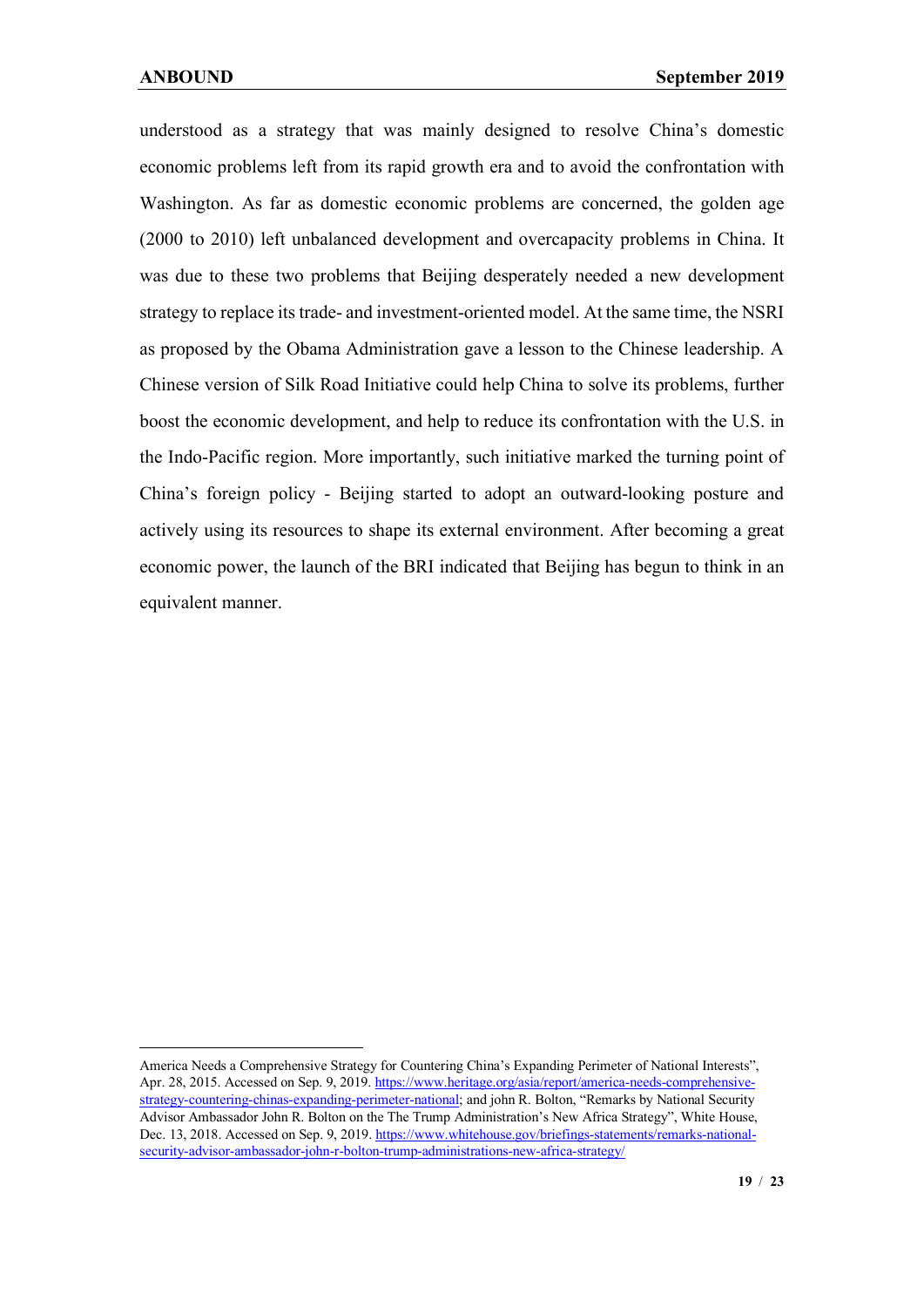## **BIBLIOGRAPHY**

- Badkar, Mamta, "China Stimulated Its Economy Like Crazy After The Financial Crisis ... And Now The Nightmare Is Beginning", *Business Insider,* Jun.17, 2013. Accessed on Aug. 20, 2019. [https://www.businessinsider.com/chinas-excess](https://www.businessinsider.com/chinas-excess-capacity-problem-2013-6)[capacity-problem-2013-6.](https://www.businessinsider.com/chinas-excess-capacity-problem-2013-6)
- Bolton, John R., "Remarks by National Security Advisor Ambassador John R. Bolton on The Trump Administration's New Africa Strategy," White House, Dec. 13, 2018. Accessed on Sep. 9, 2019. [https://www.whitehouse.gov/briefings](https://www.whitehouse.gov/briefings-statements/remarks-national-security-advisor-ambassador-john-r-bolton-trump-administrations-new-africa-strategy/)[statements/remarks-national-security-advisor-ambassador-john-r-bolton-trump](https://www.whitehouse.gov/briefings-statements/remarks-national-security-advisor-ambassador-john-r-bolton-trump-administrations-new-africa-strategy/)[administrations-new-africa-strategy/](https://www.whitehouse.gov/briefings-statements/remarks-national-security-advisor-ambassador-john-r-bolton-trump-administrations-new-africa-strategy/) .
- Cheng, Dean, "America Needs a Comprehensive Strategy for Countering China's Expanding Perimeter of National Interests", Apr. 28, 2015. Accessed on Sep. 9, 2019. [https://www.heritage.org/asia/report/america-needs-comprehensive-strategy](https://www.heritage.org/asia/report/america-needs-comprehensive-strategy-countering-chinas-expanding-perimeter-national)[countering-chinas-expanding-perimeter-national](https://www.heritage.org/asia/report/america-needs-comprehensive-strategy-countering-chinas-expanding-perimeter-national) .
- CPC.CN, "Peace and Development". Accessed on Sep.3, 2019. <http://dangshi.people.com.cn/GB/221024/221027/14907094.html>
- Chen Gong, *Think like Anbound - Understand China and the World* 像安邦那样 思考*-*读懂中国和世界), Beijing: China Financial & ECONOMIC Publishing House (2017).
- Cai, Peter, "Understanding China's Belt and Road Initiative," Lowy Institute for International Policy, March 2017. Accessed on Aug. 20, 2019. [https://www.lowyinstitute.org/sites/default/files/documents/Understanding%20Chi](https://www.lowyinstitute.org/sites/default/files/documents/Understanding%20China%E2%80%99s%20Belt%20and%20Road%20Initiative_WEB_1.pdf) [na%E2%80%99s%20Belt%20and%20Road%20Initiative\\_WEB\\_1.pdf](https://www.lowyinstitute.org/sites/default/files/documents/Understanding%20China%E2%80%99s%20Belt%20and%20Road%20Initiative_WEB_1.pdf)
- *Central Asia, Afghanistan, and the New Silk Road: Political, Economic and Security Challengers,* The Jamestown Foundation (2011).
- Clinton, Hillary, "Remarks on India and the United States: A Vision for the  $21<sup>st</sup>$ Century", U.S. Department of State (Obama Administration), July 20, 2011. Accessed on Aug. 21, 2019. [https://2009-](https://2009-2017.state.gov/secretary/20092013clinton/rm/2011/07/168840.htm) [2017.state.gov/secretary/20092013clinton/rm/2011/07/168840.htm](https://2009-2017.state.gov/secretary/20092013clinton/rm/2011/07/168840.htm)
- CNR.CN, "Wen Jiabao presided over the State Council executive meeting to propose ten measures to expand domestic demand (温家宝主持国务院常务会 提出扩大 内需十项措施)," Nov. 14, 2008. Accessed on Aug. 20, 2019. [http://www.cnr.cn/2008zt/sxcs/hxyd/200811/t20081113\\_505149639.html](http://www.cnr.cn/2008zt/sxcs/hxyd/200811/t20081113_505149639.html)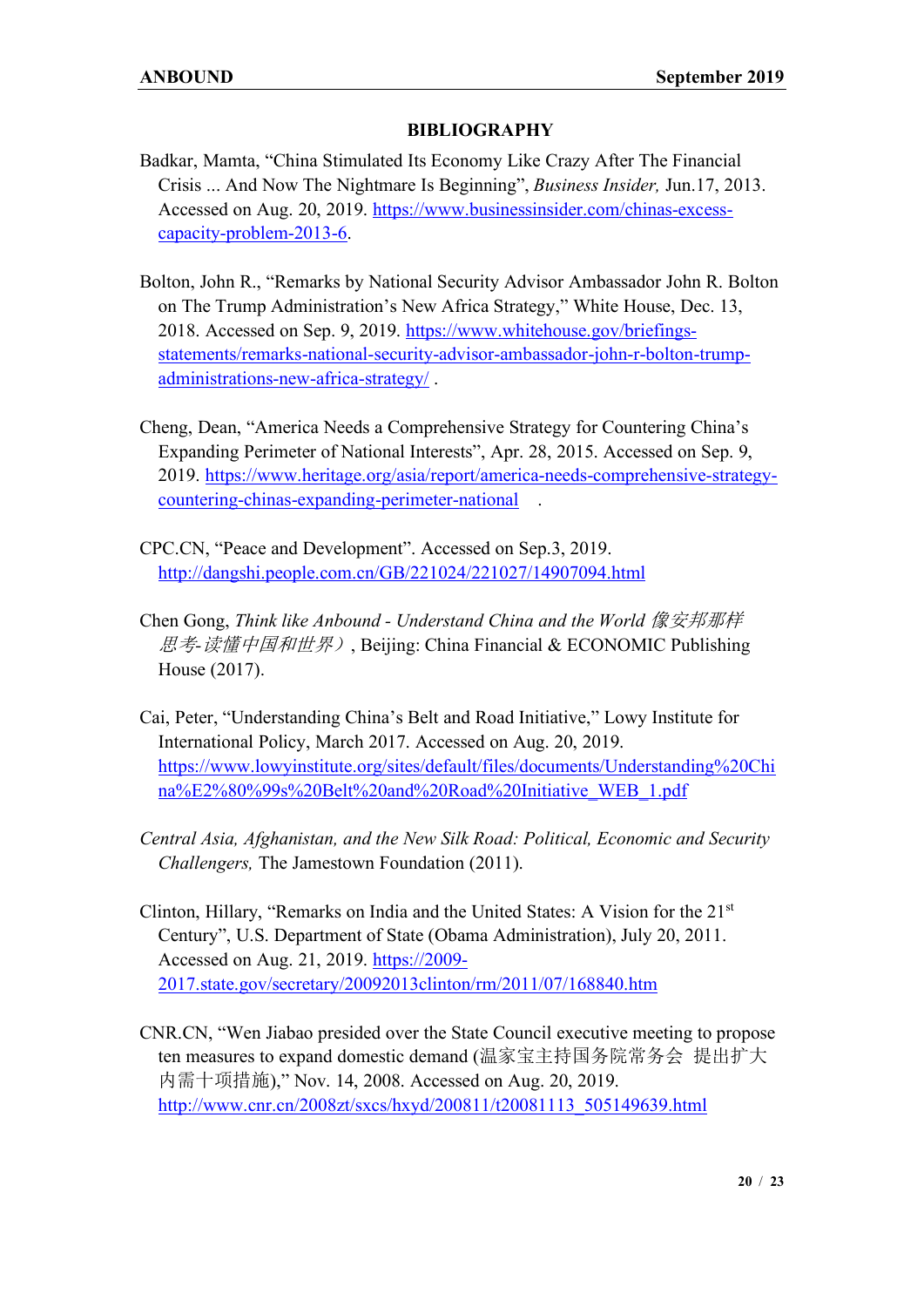- CRS Report (RL33534), "Is the Chinese "Economic Miracle" Over?", Updated on Feb.28, 2016.
- CRS Report, "China's Economic Rise: History, Trends, Challenges, and Implications for the United States," Updated on June 25, 2019, Accessed on Aug. 20, 2019. <https://fas.org/sgp/crs/row/RL33534.pdf> .
- Database of National Bureau of Statistics of China. Accessed on Aug. 14, 2019. <http://data.stats.gov.cn/easyquery.htm?cn=C01&zb=A0201&sj=2018>
- Geopolitical Futures. Available at [https://geopoliticalfutures.com/one-belt-one-road](https://geopoliticalfutures.com/one-belt-one-road-)trade-route-isnt-trade-route/
- He Maochun, and Zhang Yibing, "An Analysis on 'New Silk Road Initiative' Chinese Opportunity, Challenge, and Possible Response (新丝绸之路经济带的国 家战略分析——中国的历史机遇、潜在挑战与应对策略)", *People's Tribune. Frontiers,* 2013(Vol.23).
- Hu Jintao, "Report at the 17th National Congress of the Communist Party of China (in Chinese)", Oct.24, 2007. Accessed on Aug.14, 2019. [http://www.gov.cn/ldhd/2007-](http://www.gov.cn/ldhd/2007-10/24/content_785431_5.htm) [10/24/content\\_785431\\_5.htm.](http://www.gov.cn/ldhd/2007-10/24/content_785431_5.htm)
- IMF, "General Government Gross Debt." Accessed on Aug. 26, 2019. [https://www.imf.org/external/datamapper/GGXWDG\\_NGDP@WEO/CHN/ADVE](https://www.imf.org/external/datamapper/GGXWDG_NGDP@WEO/CHN/ADVEC/DA) [C/DA](https://www.imf.org/external/datamapper/GGXWDG_NGDP@WEO/CHN/ADVEC/DA)
- Jiang Zemin, "Report at the 15th National Congress of the Communist Party of China (In Chinese)" Sep. 12, 1997. Accessed on Aug. 14, 2019. [http://www.gov.cn/test/2008-07/11/content\\_1042080.htm](http://www.gov.cn/test/2008-07/11/content_1042080.htm)
- Johnson, Christopher L., "President Xi Jinping's 'Belt and Road Initiative'" , CSIS, March 2016. Accessed on Sep.9, 2019. [https://csis-prod.s3.amazonaws.com/s3fs](https://csis-prod.s3.amazonaws.com/s3fs-public/publication/160328_Johnson_PresidentXiJinping_Web.pdf)[public/publication/160328\\_Johnson\\_PresidentXiJinping\\_Web.pdf](https://csis-prod.s3.amazonaws.com/s3fs-public/publication/160328_Johnson_PresidentXiJinping_Web.pdf) .
- Kuchins, Andrew C., and Starr, S. F., (eds,), *The Key to Success in Afghanistan - A Modern Silk Road Strategy,* published by the Central Asia-Caucasus Institute & Silk Road Studies Program In Cooperation with the Center for Strategic & International Studies (2010).
- LeVine, Steve "New Afghan exit strategy: When in doubt, call it the New Silk Road," *Foreign Policy*, November 7, 2011. [https://foreignpolicy.com/2011/11/07/new](https://foreignpolicy.com/2011/11/07/new-afghan-exit-strategy-when-in-doubt-call-it-the-new-silk-road/)[afghan-exit-strategy-when-in-doubt-call-it-the-new-silk-road/](https://foreignpolicy.com/2011/11/07/new-afghan-exit-strategy-when-in-doubt-call-it-the-new-silk-road/)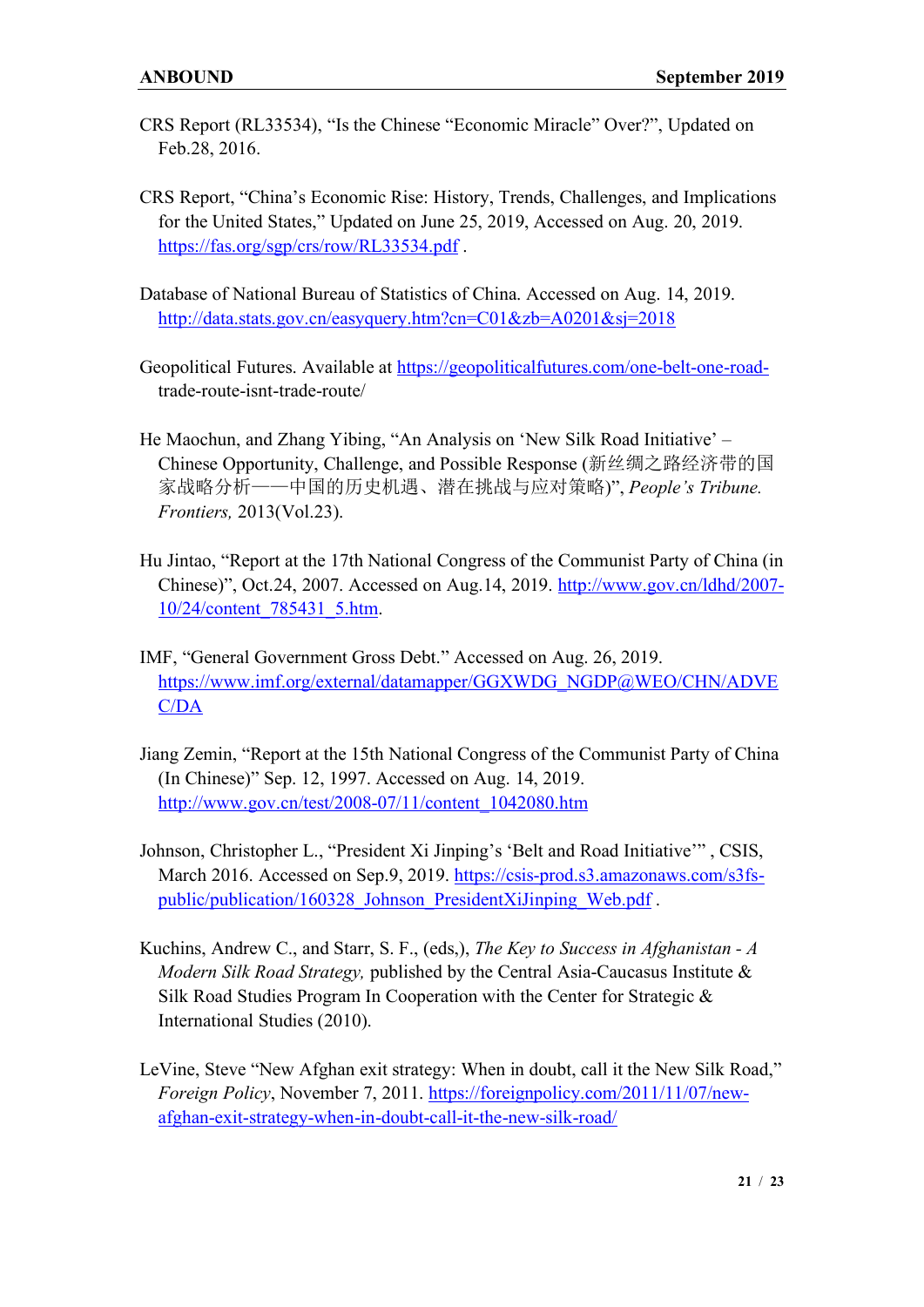Mahan, A. T., *The Influence of Sea Power upon History*. Little, 1980.

- Mackinder, H.J., "The geographical pivot of history," *Geographical Journal,* 1904 (23): 421–37.
- National Development and Reform Commission, Ministry of Foreign Affairs, Ministry of Commerce of China, "An action plan on the principles, framework, and cooperation priorities and mechanisms in the Belt and Road Initiative (推动共建丝 绸之路经济带和 21 世纪海上丝绸之路的愿景与行动)', Xinhua News Agency, March 2015. Accessed on Aug. 22, 2019. [http://www.xinhuanet.com/world/2015-](http://www.xinhuanet.com/world/2015-03/28/c_1114793986.htm) [03/28/c\\_1114793986.htm](http://www.xinhuanet.com/world/2015-03/28/c_1114793986.htm)
- NetEase Finance, "Local Version of 4 Trillion Stimulation (地方版"四万亿"来 袭."Accessed on Aug. 20, 2019. <http://money.163.com/special/difangzhengfutouzi/>
- People.cn, "Jiang Zemin's Remark on China Western Development (江泽民就进一 步加快中西部地区发展发表重要讲话指出抓住世纪之交历史机遇加快西部地 区开发步伐)," June 19, 1999. Accessed on Aug.20, 2019. <http://www.people.com.cn/GB/channel3/21/20000904/215459.html>
- People.cn, "Top Expert Discuss Chinese Economy (开局首季问大势——权威人 士谈当前中国经济)," May 9, 2016. Accessed on Aug. 26, 2019. <http://politics.people.com.cn/n1/2016/0509/c1001-28333725.html>
- People.cn, "The Development and Reform Commission reported the details of the four-trillion yuan (发展改革委通报 4 万亿元投资重点投向和资金测算)", Mar. 06, 2009. Accessed on Aug. 20, 2019, [http://www.gov.cn/gzdt/2009-](http://www.gov.cn/gzdt/2009-03/06/content_1252229.htm) [03/06/content\\_1252229.htm](http://www.gov.cn/gzdt/2009-03/06/content_1252229.htm)
- Starr, S. F., (eds), *The New Silk Roads: Transport and Trade in Greater Central Asia,*  SAIS - Central Asia-Caucasus Institute and Silk Road Studies Program (2007).
- Tencent, "Terrorist Attack by East Turkistan Islamic Organization (盘点近年"东 突"制造暴恐案)." Accessed on Aug. 20, 2019. <https://new.qq.com/rain/a/20140302005359>
- The Third Plenary Session of the 18th CPC Central Committee, " Decisions of the CPC central committee on several major issues concerning comprehensively deepening reform (中共中央关于全面深化改革若干重大问题的决定)", GOV.CN, Nov. 15, 2013. Accessed on Aug. 26, 2019. [http://www.gov.cn/jrzg/2013-11/15/content\\_2528179.htm](http://www.gov.cn/jrzg/2013-11/15/content_2528179.htm)